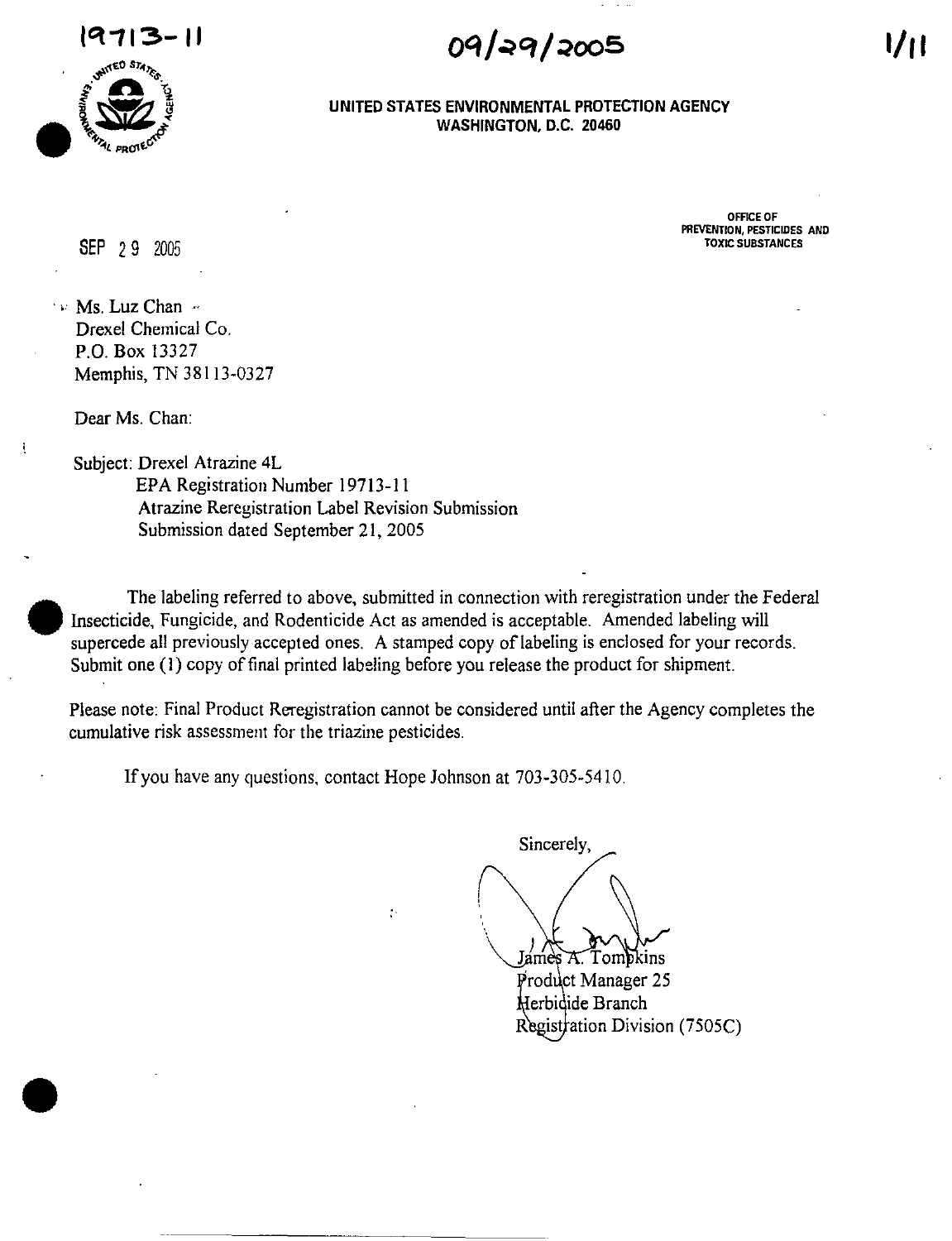# **RESTRICTED USE PESTICIDE**

(Ground and Surface Water Concerns)

For retail sale to and use only by certified applicators or persons under their direct supervision and only for those uses covered by the certified applicator's certification.

This product is a restricted use herbicide due to ground and surface water concerns. Users must read and tokow all precautionary statements and instructions for use in order to minimize potential for atrazine to reach ground and surface water.

### **ACCEPTED** with COMMENTS in EPA Letter Dated

SEP 29 2005

Under the Federal insecticide, Fungicide, and Rodenticide Act as amended, for the pesticide<br>registered under EPA Rog. No.  $19713 - 11$ 



**Atrazine 4** 

# Herbicide

For season-long weed control in Chemical fallow, Conifers, Corn, Fallowland, Guava, Lawns, Macadamia nuts, Sorghum, Sugarcane and Turf.

### **ACTIVE INGREDIENTS:**

| Atrazine  42.2%           |  |
|---------------------------|--|
| Related compounds 0.8%    |  |
| OTHER INGREDIENTS:  57.0% |  |
|                           |  |

This product contains 4 pounds of active ingredients per gallon.

**KEEP OUT OF REACH OF CHILDREN CAUTION** 

**See FIRST AID Below** 

**SHAKE WELL BEFORE USING** 

EPA Rea. No. 19713-11

EPA Est. No. 19713-MS-1

**Net Contents:** 

# **FIRST AID**

- IF SWALLOWED:
- . Call a poison control center or doctor immediately for treatment advice.
- Have person sip a glass of water if able to swallow. . Do not induce vorniting unless told to do so by a poison control center or
- doctor.
- Do not give anything by mouth to an unconscious or convulsing person.
- IF ON SKIN OR CLOTHING:
- Take off contaminated clothing
- Rinse skin immediately with plenty of water for 15 to 20 minutes. **IF IN EYES:**
- Hold eye open and rinse slowly and gently with water for 15 to 20 min.tes.
- Remove contact lenses, if present, after the first 5 minutes, then continue rinsing eye.
- **IF INHALED:**
- . Move person to fresh air.
- . If person is not breathing, call 911 or an ambulance, then give artificial respiration, preferably mouth-to-mouth, if possible.

Call a poison control center or doctor for treatment advice. Have the product container or label with you when calling a poison control center or doctor, or going for treatment. For information on this pesticide product (including health concerns, medical emergencies or pesticide incidents), call the National Pesticide Information Center at 1-800-858-7378.

NOTE TO PHYSICIAN: There is no specific antidote for Atrazine. If this product is ingested, induce emesis or lavage stomach. The use of an aqueous stury of activated charcoal may be considered.



### **PRECAUTIONARY STATEMENTS** Hazards To Humans And Domestic Animals

CAUTION: Harmful if swallowed or absorbed through skin. Causes moderate eye irritation. Avoid contact with skin, eyes or clothing. Avoid breathing spray mist.

PERSONAL PROTECTIVE EQUIPMENT (PPE)

Some materials that are chemical-resistant to this product are polyethylene or polyvinyl chloride. If you want more options, follow the instructions for Category A on the EPA chemical-resistance category selection chart.

Applicators using spray equipment mounted on their backs must wear: Coveralls over long-sleeved shirt and long pants, chemicalresistant footwear plus socks, and chemical resistant gloves such as polyethylene or polyvinyl chloride.

Mixers, loaders, all other applicators, flaggers, and other handlers must wear: Long sleeved shirt and long pants, chemical-resistant gloves such as polyethylene or polyvinyl chloride, shoes plus socks, and chemical-resistant apron when mixing/loading, cleaning up spills, cleaning equipment, or otherwise exposed to the concentrate. See engineering controls for additional requirements.

Discard clothing and other absorbent materials that have been drenched or heavily contaminated with this product's concentrate. Do not reuse them.

Follow manufacturer's instructions for cleaning/maintaining PPE. If no such instructions for washables exist, use detergent and hot water. Keep and wash PPE separately from other laundry.

### **ENGINEERING CONTROLS**

Mixers and loaders supporting aerial applications at a rate greater than 3 lbs. active ingredient per acre must use a closed system that meets the requirements for dermal protection fisted in the Worker Protection Standard (WPS) for Agricultural Pesticides [40 CFR 170.240(d)(4)] and must:

- Wear the PPE required for mixers and loaders
- Wear protective eyewear if the system operates under pressure, and
- Be provided and have immediately available for use in an emergency, such as a spill or equipment breakdown: chemical resistant fontwear

Pilots must use an enclosed cockpit in a manner that is consistent with the WPS for Agricultural Pesticides [40 CFR 170.240(d)(6)]. Pilots must wear the PPE required on this labeling for applicators, however, they need not wear chemical-resistant gloves when using an enclosed cockpit.

Flaggers supporting aerial applications must use an enclosed cab that meets the definition on the WPS for Agricultural Pesticides [40 CFR 170.240(d)(5)] for dermal protection.

When applicators use enclosed cabs in a manner that meets the requirements listed in the WPS for agricultural pesticides [40 CFR 170.240(d)(5)], the handler PPE requirements may be reduced or modified as specified in the WPS.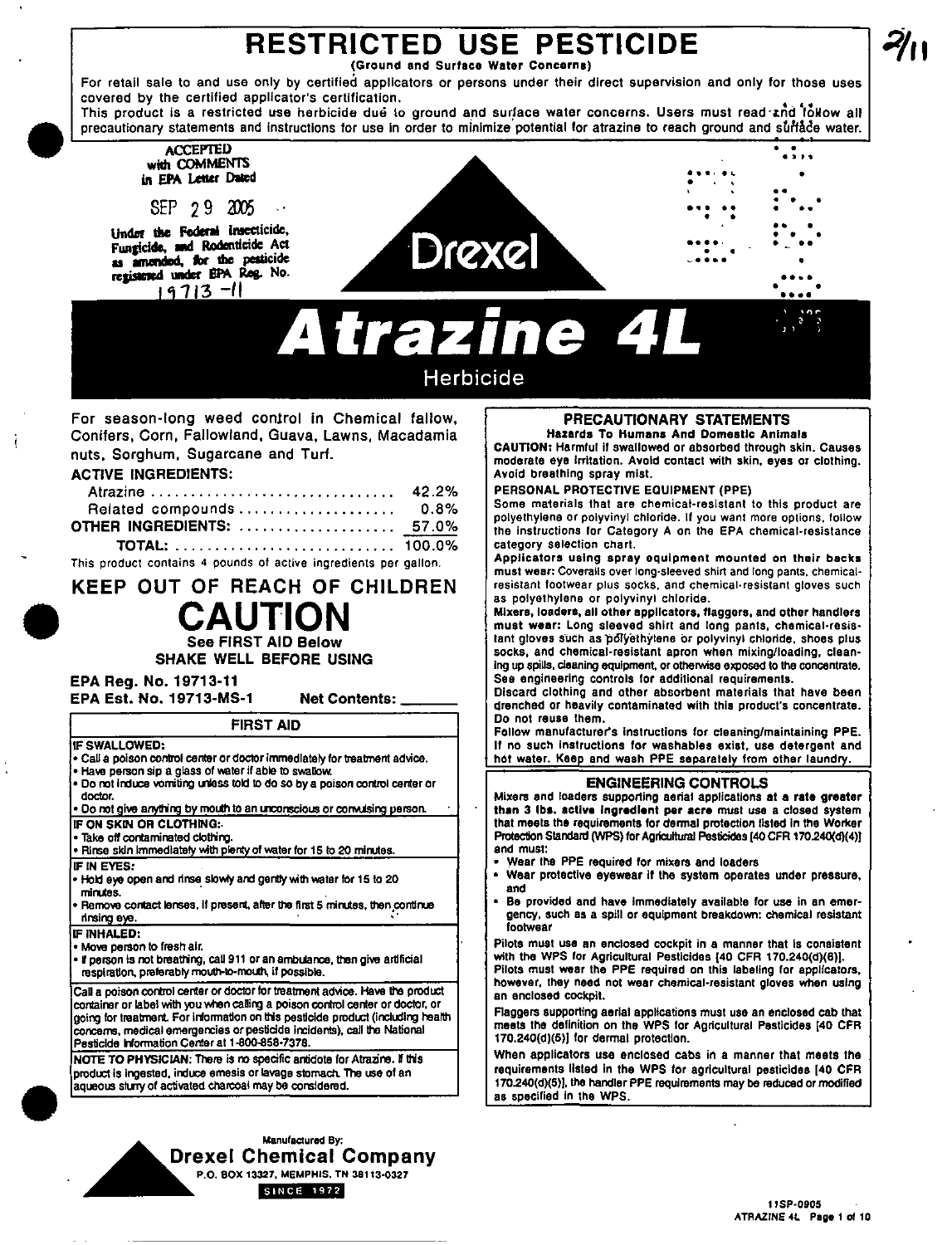### USER SAFETY RECOMMENDATIONS

Users should: 1) Wash hands before eating, drinking, chewing gum, using tobacco or using the loilet. 2) Remove clothing/PPE immediately if pesticide gels inside. Then wash thoroughly and put on clean clothing. 3) Users should remove PPE immediately after handling this product. Wasn the outside of gloves before removing. As soon as possible, wash thoroughly and change into ciean clothing.

#### ENVIRONMENTAL HAZARDS

•

Å

Alrazine can travel (seep or leach) through soil and can enter groundwater which may be used as drinking water. Atrazine has been found in groundwater. Users are advised not to apply atrazine to Sand and Loamy sand soils where the water table (groundwater) is close to the surface and where these soils are very permeable, i.e., welldrained. Your local agricultural agencies can provide further information on the type of soil in your area and the location of groundwater.

This product must not be mixed or loaded within 50 feet of intermittent streams and rivers. natural or impounded lakes and reservoirs. This product must not be applied aerially or by ground within 66 feet of the points where field surface water runoff enters perennial or intermittent streams and rivers or within 200 feet around natural or Impounded lakes and reservoirs. If this product is applied to highly erodible land, the 66-foot buffer or setback from runoff points must be planted to crop or seeded with Grass or other suitable crop.

Do not contaminate water when disposing of equipment washwaters. This product must not be mixed/loaded or used within 50 feet of all wells including abandoned wells, drainage wells and sinkholes. Operations that involve mixing, loading, rinsing or washing of this product into or from pesticide handling or application equipment or containers within 50 feet 01 any well are prohibited, unless conducted on an impervious pad constructed to withstand the weight of the heaviest load that may be positioned on or moved across the pad. Such a pad shall be designed and maintained to contain any product spill or equipment leaks. container or equipment rinse or washwater and rainwater that may fall on the pad. Surface water shall not be allowed to either flow over or from the pad, which means the pad must be self-contained. The pad shall be sloped to facilitate material removal. An unroofed pad shall be of sufficient capacity to contain at a minimum 110% of the capacity at the largest pesticide container or application equipment on the pad. A pad that is covered by a rool 01 sufficient size to completely exclude precipitation from contact with the pad shall have a minimum containment capacity of 100% 01 the capacity of the largest pesticide container or application equipment on the pad. Containment capacities as described above shall be maintained at all times. The abovespecified minimum containment capacities do not apply to vehicles when delivering pesticide shipments to the mixing/loading sites. Additional State imposed requirements regarding wellhead setbacks and operational area containment must be observed.

This pesticide is toxic to aquatic invertebrates. Do not apply directly to water, to areas where surface water is present or to intertidal areas below the mean high water mark, Do not apply when weather conditions favor drift from treated areas. Runoff and drift from treated areas may be hazardous to aquatic organisms in neighboring areas. Do not contaminate water when disposing at equipment wash water. TILE-OUTLETTED TERRACED FIELDS CONTAINING STANDPIPES One ot the following restrictions must be used In applying atrazine to tile-outletted terraced fields containing standpipes:

- 1, Do not apply this product within 66 feet of standpipes in tile-outletted terraced fields.
- 2. Apply this product to the entire tile-outletted terraced field and immediately incorporate it to a depth of 2 to 3 inches in the en-/Ire field.
- 3. Apply this product to the entire tile-outietted terraced field under a no-till practice only when high crop residue management practices are used. High crop residue management practice is described as a crop management practice where little or no crop residue is removed from the field during and after crop harvest.

#### GENERAL INFORMATtON

ATRAZINE 4l Herbicide will control most annual Broadleat and Grass weeds in Corn, Sorghum, Sugarcane and certain other crops as specified on this label. This product may be applied before or after weeds emerge.

In each case where a range of rates is given, the lower rate should be used on Coarse textured soil and soil low in organic matter and the higher rate should be used on Fine textured soil and soil high in organic matter.



Following many years of continuous use of this product and chemically related products. biotypes of some 01 the weeds listed on this label have been reported which cannot be effectively controlled by this and related herbicides. Where this is known or suspected and weeds controlled by this product are expected to be present along with resistant biotypes. we recommend the use of this product in combinations or in sequence with other registered herbicides which are not triazines. If only resistant biotypes are expected to be present, use a registered non-triazine herbicide. Consult with your State Agricultural Extension Service for specific recommendations.

Since this product acts mainly through root absorption, its effective ness depends on rainfall or irrigation to move it into the root zone. Should weeds develop, a shallow cultivation or rotary hoeing will generally result in better weed control.

This product is non-corrosive to equipment and metal surfaces, nonflammable and has low electrical conductivity... Care should be taken... to avoid using this product near adjacent desirable plants or in greenhouses, or injury may occur.

To avoid spray drift. do not apply under windy conditions. Avoid spray overlap, as crop Injury may result.

Nole: The Seller does not recommend the use of this product in combination with other herbicides or oils except as specifically described on the label or in literature published by the Seller.

FAILURE TO FOLLOW ALL USE PRECAUTIONS AND RESTRICTIONS ON THIS LABEL MAY RESULT IN POOR WEED CONTROL. CROP INJURY OR ILLEGAL RESIDUES.

#### SPRAY DRIFT MANAGEMENT

Avoiding spray at the application site is the responsibility of the applicator. The interaction of many equipment- and weather-related factors determine the potential for spray drift. The applicator and the grower are responsible for considering all these factors when making decisions.

The following drift management requirements must be followed to avoid ott-target drift movement from aerial applications to agricultural field crops. These requirements do not apply to forestry applications, public health uses or to applications using dry formulations.

- The distance of the outermost nozzles on the boom must not exceed three-fourths the length of the wingspan or rolor.
- 2. Nozzles must always point backward parallel with the air stream and never be pointed downwards more than 45 degrees.

Where stales have more stringent regulations, they should be observed.

The applicator should be familiar with and take into account the information covered in lhe Aerial Drift Reduction Advisory Information section below.

#### Aerial Drift Reduction Advisory Information Information on Droplet Size

The most effective way to reduce drift potential is to apply large droplets. The besrdrift management strategy is to apply the largest droplets that provide sufficient coverage and control. Applying larger droplets reduces drift potential. but will not prevent drift if applications are made improperly, or under unfavorable environmental conditions (see Wind. Temperature and Humidity. and Temperature Inversions). Controlling Droplet Size

- Volume Use high flow rate nozzles to apply the highest practical spray volume. Nozzles with higher rated flows produce larger droplets.
- Pressure Do not exceed the nozzle manufacturer's recommended pressures. For many nozzle types, lower pressure produces larger droplets. When higher 1I0w rates are needed. use higher flow rate nozzles Instead of increasing pressure.
- Number 01 nozzles Use the minimum number of nozzles that provide uniform coverage.
- Nozzle Orientation Orienting nozzles so thai the spray is released parallel to the airstream produces larger droplets than other orientations and is the recommended practice. Significant deflection from horizontal will reduce droplet size and increase drift potential.
- Nozzte Type Use a nozzle type that is designed for the intended application. With most nozzle types, narrower spray angles produce larger droplets. Consider using low-drift nozzles. Solid stream nozzles oriented straighl back produce larger droplets than other nozzle types.

#### Boom Length

For some use patterns. reducing the effective boom length to less than three-fourths of Ihe wingspan or rolor length may further reduce drift without reducing swath width.

#### **Application Height**

Applications should not be made at a height greater than 10 leet above the top of the largest plants unless a greater haight is required for aircraft safety. Making applications at the lowest height that is safe' reduces exposure of droplets to evaporation and wind.

#### **Swath Adjustment**

When applications are made with a crosswind. the swath will be displaced downwind. Therefore, on the up and downwind edges of the field, the applicator must compensate for this displacement by adjusting the path of the aircraft upwind. Swath adjustment distance should increase. with increasing drift potential (higher wind, smaller drops, etc).

### Wind

Drift potential is lowest between speeds of 2 to 10 mph. However, many laclors. Including droplet size and equipment type determine drift potential at any given speed. Application should be avoided below 2 mph due 10 variable wind direction and high inversion potential.

Note: local terrain can influence wind patterns. Every applicator should be familiar with local wind patterns and how they affect spray drift.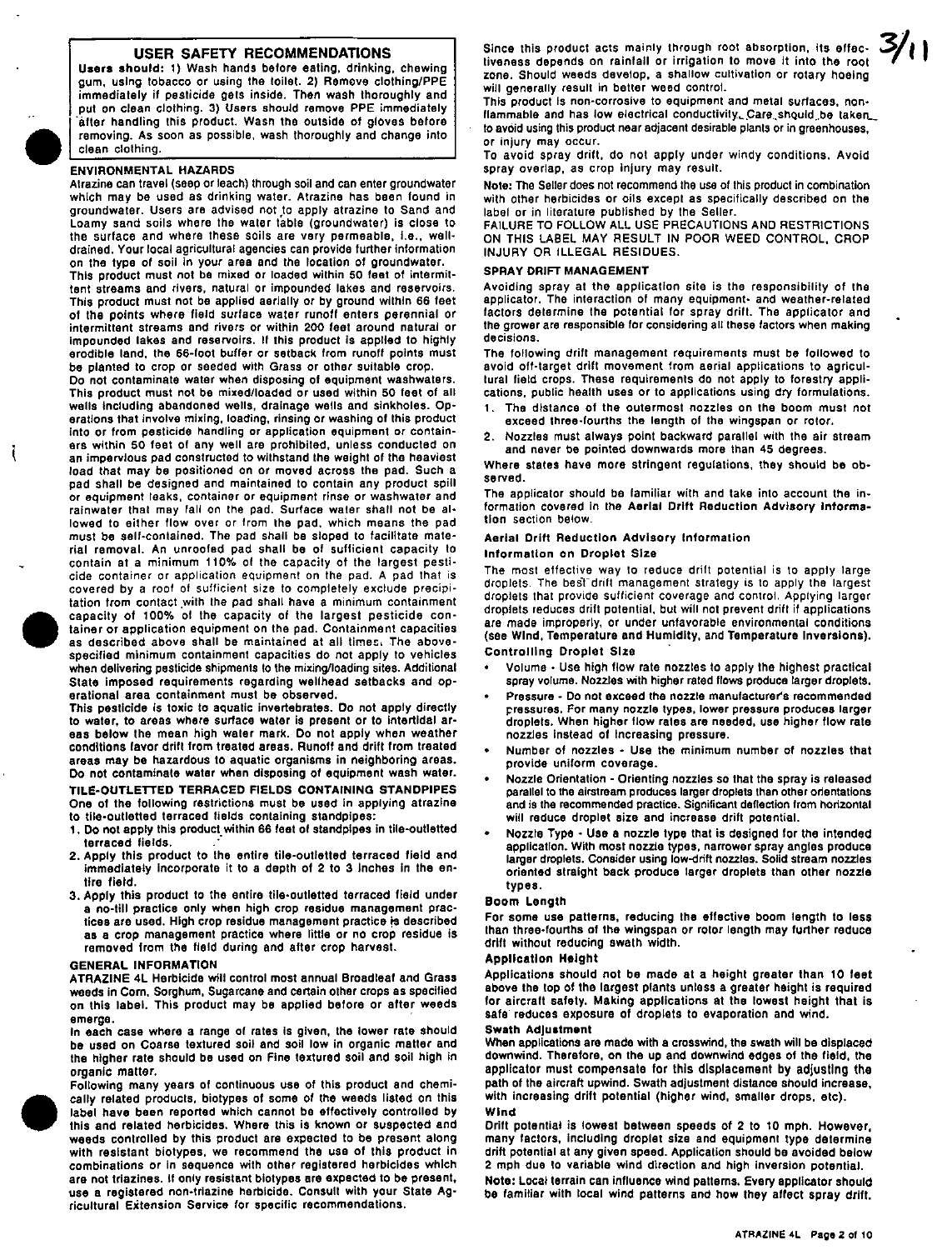#### **Temperature and Humidity**

When making applications in low relative humidity, set up equipment to produce larger droplets to compensate for evaporation. Droplet evaporation is most severe when conditions are both hot and dry. Temperature Inversions .

 $\overline{\phantom{a}}$ 

Applications should not occur during a temperature inversion because drift potential is high. Temperature inversions restrict vertical air mixing, which causes small suspended droplets to remain In a concentrated cloud. This cloud can move in unpredictable directions due to the light variable winds common during inversions. Temperature inversions are characterized by increasing temperatures with altitude and are common on nights with limited cloud cover and light to no wind. They begin to form as the sun sets and often continue into the morning. Their presence can be indicated by ground log; however, if log is not present, inversions can also be identilied by the movement of smoke from a ground source or an aircraft smoke generator, Smoke that layers and moves laterally in a concentrated cloud (under low wind conditions) indicates an inversion, while smoke that moves upward and rapidly dissipates indicates good vertical air mixing.

#### Sensitive Areas

This pesticide should only be applied when the potential for drift to adjacent sensitive areas (e.g. residential areas, bodies 01 water. known habitat for threatened or endangered species, non-target crops) is minimal (e.g. when wind is blowing away from the sensitive area),

### **MIXING PROCEDURES (All Uses)**

- 1. Be sure sprayer is clean and not contaminated with any other male rials or crop injury or sprayer clogging may result.
- 2. Fill tank one-fourth full with clean water, nitrogen solution or complete liquid fertilizer.
- 3. Start agitation.
- 4. Be certain that the agitation system is working properly and creates a rippling or rolling action on the liquid surface.
- 5. Pour product directly Irom container into tank.
- 6. Continue filling tank until 90% full, Increase agitation. if necessary. 10 maintain surface action,
- 7. Add emulsifiable oil. oil concentrate or tank mix herbicide(s) after this product is thoroughly suspended.
- 8. Finish filling tank.
- 9. Empty tank as completely as possible before refilling to prevent buildup of oil or emulsifiable concentrate residue. Maintain agitation to avoid separation 01 materials.
- 10. If an oil or emulsifiable concentrate film starts to build up in tank, drain it and clean with strong detergent solution or 10. If an oil<br>tank, dra<br>solvent.<br>11. Clean s<br>system
	- 11. Clean sprayer thoroughly immediately. after use by flUShing system with water containing a detergent.

#### APPLICATION PROCEDURES

GROUND APPLICATION: Use conventional ground sprayers equipped with nozzles that provide accurate and uniform application. Be certain that nozzles are uniformly spaced and are the same size. Calibrate sprayer before use and recallbrate at the start ot each season and when changing carriers. Unless otherwise specified. use a minimum of 10 gallons of spray mixture per acre for all pre-plant incorporated, pre-plant surfaca, pre·emergence and post·emergence applications (with or without oil or surfactant) with ground equipment. Use a pump with capacity to:

- 1. Maintain 35 to 40 psi at nozzles.
- 2. Provide sufficient agitation in tank to keep mixture In suspension.
- 3. Provide a minimum of 20% bypass at all times.

Use centrifugal pumps which provide propeller shear action for dispersing and mixing this product. The pump should provide a minimum ot 10 gallons per minute per 100 gallon tank size circulated through a correctly positioned sparger tube or jets.

Use screens to protect the pump and to prevent nozzles from clogging. Screens placed on the suction side of the pump shquld be 16 mesh or coarser. Do not place a screen in the recirculation line. Use 50-mesh or coarser screens between the pump and boom and where required. at the nozzles. Check nozzle manufacturer's recommendations.

For band applications, calculate the amount to be applied per acre as tollows:

| band width in inches | broadcast rate | amount needed     |
|----------------------|----------------|-------------------|
| row width in inches  | per acre       | per acre in field |

AERIAL APPLICATION: Use aerial application only where broadcast applications are specilled. Apply in a minimum of 1 quart of water for each quart of this product applied per acre. For post· emergence treatments on Corn and Sorghum, apply recommended rate in 8 applications are specified. Apply in a minimum of 1 quart of water<br>for each quart of this product applied per acre. For post-emergence<br>treatments on Corn and Sorghum, apply recommended rate in a<br>minimum of 2 gallons of wat conditions where uniform coverage cannot be obtained or where excessive spray drift may occur.

Avoid application to humans or animals. Flagmen and loaders should avoid inhalation of spray mist and prolonged contact with skin.

THIS PRODUCT IN WATER OR LlaUID FERTILIZER APPLICATIONS Nitrogen solutions or complete liquid fertilizers may replace all or part of the water as a carrier for pre-emergence and pre·plant appllcations of this product on Corn and Sorghum. Check the compatibil-Ity of this product with liquid fertilizer and/or nitrogen solution as shown below before use. Do not apply in nitrogen solution or complete<sup>f</sup> liquid fertilizer after Corn or Sorghum emerges, or crop injury may occur.

Compatibility Test: Since liquid fertilizers can vary, even within the same analysis, always check compatibility with herbicide(s) each time before use. Be especially careful when using complete suspension or fluid fertilizers as serious compatibility problems are more likely to occur. Commercial application equipment may improve compatibility in some instances. The following test as· sumes a spray volume of 25 gallons per acre. For other spray volumes. make appropriate changes in the ingredients.

Check compatibility using this procedure:

- 1, Add 1 pint of fertilizer to each of 2 one·quart jars with tight lids,
- 2. To one of the jars, add 0.25 teaspoon or 1.2 milliliters of a com· patibility agent approved for this use, such as Compex<sup>®</sup> or Unite® (0,25 teaspoon is equivalent to 2 pints per 100 gallons of spray), Shake or stir gently to mix.
- 3. To both jars add the appropriate amount of herbicide(s). If more than one herbicide is used, add them separately with dry herbi· cides first, flowables next and emulsifiable concentrates last. After each addition, shake or stir gently to thoroughly mix. The appro· priate amount of herbicides for this test follows:

Dry Herbicides: For each pound to be applied per acre, add 1.5 level teaspoons to each jar.

Liquid Herbicides: For each pint to be applied per acre, add 0.5 teaspoon or 2.5 milliliters to each jar.

4. After adding all ingredients, put lids on and tighten and in· vert each jar ten times to mix. Let Ihe mixtures stand 15 minutes and then look for separation. large flakes. precipitates. gels. heavy oily film on the jar or other signs of incompatibility. Determine if the compatibility agent is needed in the spray mixture by comparing the two jars. If either mixture separates, but can be remixed readily. the mixture can be sprayed as long as good agitation is used. If the mixtures are incompatible, test the following methods of improving compatibility: A) Slurry the dry herbicide(s) in water before addition, or 8) Add half of the compatibility agent to the fertilizer and the other half 01 the emulsifiable concentrate or flowable herbicide before addition 10 the mixture. If incompatibility is still observed. do not use the mixture.

THIS PRODUCT PLUS EMULSIFIABLE OIL OR OIL CONCENTRATE Adding emulsifiable oil (petroleum·derived, petroleum·derived oil concentrate or single or mixed crop-derived oil concentrate) to postemergence water-based sprays in Corn and Sorghum may improve weed control. However. under certain conditions, the use of either type of oil may seriously injure the crop. To minimize this possibility, observe the following directions.

Use one of the following properly emulsified:

1. A suitable oil concentrate containing at least 1% suitable emulsifier or surfactant blend.

2. Petroleum·derived oil containing at least 1% suitable emulsifier. Note: In the event of a compatibility problem when mixing oil with this product and water. a compatibility agent such as Compex or Unite should be used. Any ot the above oils contaminated with water or other materials can cause compatibility problems and/or crop injury.

## DIRECTIONS FOR USE

### RESTRICTED USE PESTICIDE

It is a violation of Federal Law to use this product in a manner inconsistent with its labeling.

ANY USE OF THIS PROOUCT IN AN AREA WHERE USE IS PRO· HIBITED IS A VIOLATION OF FEDERAL LAW. Before using this product, you must consult the Alrazine Watershed Information Center (AWIC) to determine whether the use of this product is prohibited in your watershed. AWIC can be accessed through www.atrazine-watershed.info. or 1·866·365·3014, If use of this product is prohibited in your watershed, you may return this product to your point of purchase or contact Drexel Chemical Company for a refund.

Failure to follow the "DIRECTIONS FOR USE", use precautions and restrictions for use on this label may result in poor weed control, crop Injury or illegal residue. Do not apply this product through any type of irrigation system.

Do not apply this product in a way that will contact workers or other persons, either directly or through drift.

Only protected handlers may be in the area during application. For any requirements specific to your State or Tribe, consult the agency responsible for pesticide regulation.

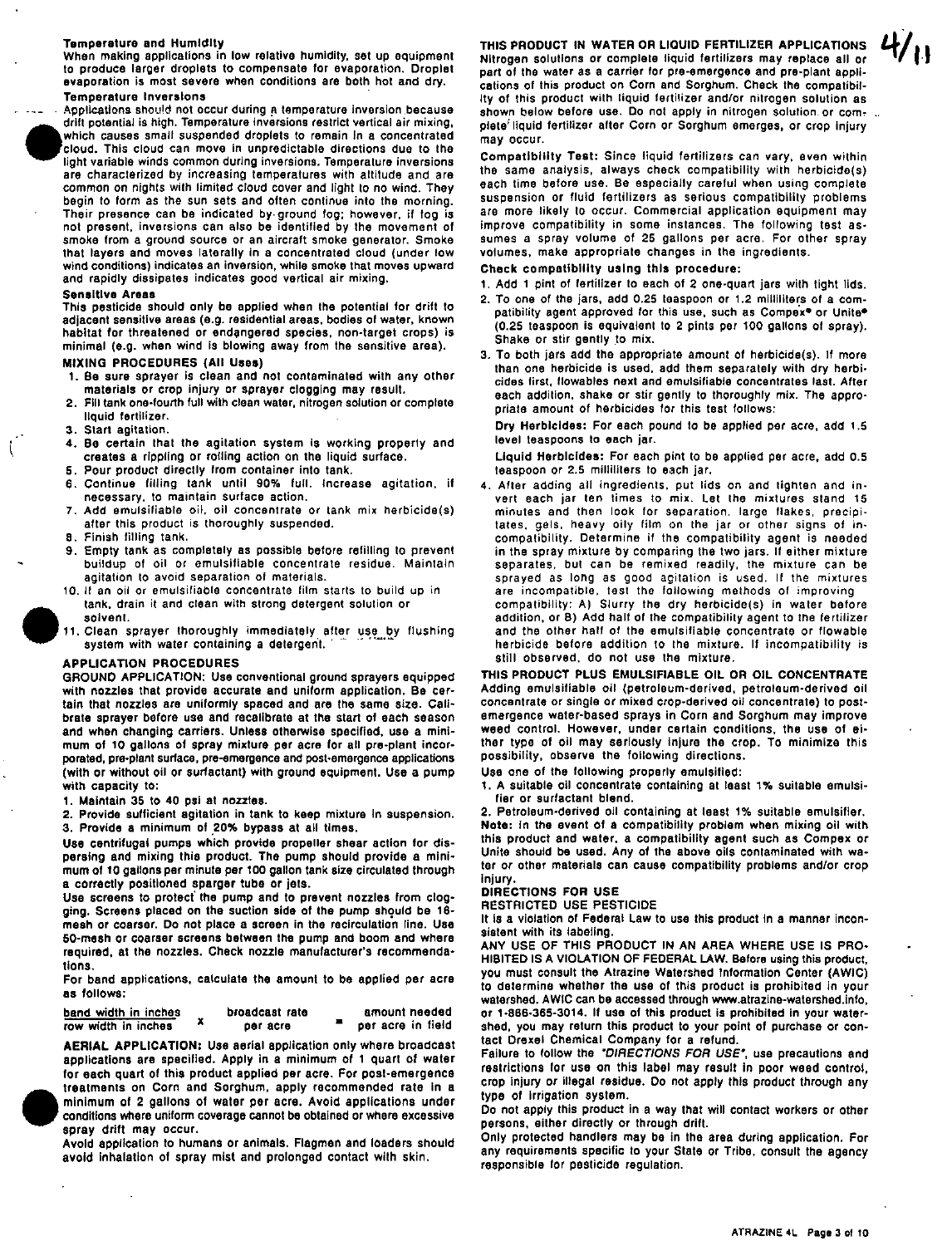### AGRICULTURAL USE REQUIREMENTS

Use this product only in accordance with its labeling and with the Worker Protection Standard (WPS), 40 CFR Pan 1.70. This standard contains requirements for the protection of agricultural workers on farms. lorests, nurseries, greenhouses and handlers of agricultural pesticides. It contains requirements for training, decontamination, notilication and emergency assistance. It also contains specific instructions and exceptions pertaining to the statements on this label about personal protective equipment (PPE) and restricted entry interval (REI). The requirements In this box only apply to uses of this product that are covered by the WPS.

Do not enter or allow worker entry into treated areas during the REI of 12 hours.

Exception: If the product is soil-injected or soil-incorporated, the WPS, under certain circumstances, allows workers to enter the treated area if there will be no conlact with anyfhing that has been treated.

PPE required for early entry to treated areas that is permitted under the WPS and that involves contact with anything that has been treated, such as plants, soil or water is: Coveralls, chemical-resistant gloves made of any waterproof material, and shoes plus socks.

#### NON-AGRICULTURAL USE REQUIREMENTS

The requirements In this box apply to uses of this product that are NOT within the scope of the WPS for agricultural use pesticides (40 CFA Part 170). The WPS applies when this product is used to produce agricultural plants on farms, forests, nurseries or greenhouses.

Do not enter or allow others to enter treated area until sprays have dried.

#### ROTATIONAL CROPS (All Uses)

- 1. Land treated with this product should not be planted to any crop except Corn or Sorghum unlit the following year, or injury may occur.
- 2. If this product is applied after June 10, do not rolate with crops other than Corn or Sorghum the next year. or injury may occur.
- 3. In the High Plains and Intermountain areas of the West where rainfall is sparse and erratic or where irrigation is required, use this product to control weeds in Corn or Sorghum only when Corn or Sorghum is to follow Corn or Sorghum, or a crop of untreated Corn or Sorghum is to precede other rolational crops.
- 4. In Eastern parts of the Dakotas, KS, Weslern MN and NE, Corn or e Sorghum treated with this product should not be followed with Soy-<br>Sorghum treated with this product should not be followed with Soy-<br>beans if the broadcast rate applied was more than 4 pints per acre<br>(or comparable rate beans if the broadcast rate applied was more than 4 pints per acre (or comparable rate in a band), or injury may occur.
	- cation on soils having a calcareous surface layer.
	- 6. Do not plant Sugar beets, Tobacco, Vegetables (including Dry beans), Spring-seeded small grains or Small-seeded legumes and grasses the year following application of this product. or injury may occur.

#### THIS PRODUCT APPLIED ALONE-CORN AND GRAIN SORGHUM PRE-PLANT SURFACE-APPLIED, PRE-PLANT INCORPORATEO OR PRE-EMERGENCE (OR POST-EMERGENCE AT 4 PINTS OF THIS PRODUCT PER ACRE WITH OIL)

Broadleaf or Grass Weeds Controlled: Annual morningglory, Barnyardgrass\*\* (Watergrass), Cocklebur\*, Giant foxtail\*, Green foxtail\*\*, Groundcherry, Jimsonweed, Kochia, Lambsquarters, Large (Hairy) crabgrass", Mustard, Nightshade, Pigweed, Purslane, Ragweed, Sicklepod\* Velvetleaf\*\* (Buttonweed), Wild oats, Witchgrass\*\* (Panicum capillare) and Yellow foxtail\*\*.

#### THIS PRODUCT APPLIED ALONE — CORN AND GRAIN SORGHUM POST-EMERGENCE WITH EMULSIFIABLE OIL OR OIL CONCENTRATE IN WATER (2.4 PINTS OF THIS PRODUCT PER ACRE)

Broadleaf Weeds Controlled: Annual morningglory, Cocklebur, Jim-<br>sonweed, Lambsquarters, Mustards, Pigweed, Ragweed, Smartweed, Velvetfeaf\* (Buttonweed) and Wild buckwheat.

·Partlal control only.

··Partlal control only on Medium and FIne textured soils.

Where there are statellocal requirements regarding atrazine use (Including lower maximum rates andlor greater setbacks) which are different from this label, the more restrictive/protective requirements must be followed.

Certain states may have established rate limitations within specific geographical areas. Consult your State Lead Pesticide Control Agency for .addltlonal Information. It is a violation of this label to deviate from State regulations.

#### CORN

#### PRE-PLANT SURFACE APPUED

Broadleaf and Grass Control: Use on Medium and Fine textured soils with minimum-tillage or no-tillage systems only in CO, IA, IL, IN, KS, KY, MN, MO, MT, NO, NE, SO, WI and WV. Apply the recommended rate of this product shown in **"TABLE 1"** up to 45 days prior to planting. On Coarse textured soils, do not apply more than two weeks prior to planting. If unsatisfactory length of weed control results from adverse environmental conditions fallowing early treatment, a follow-up application of an appropriately labeled herbicide may be used. If the follow-up treatment includes atrazine, do not exceed the labeled rate for Corn<br>indicated in "TABLE 1":

If weeds are present at the time of treatment, apply in tank mix combination with a contact herbicide (lor example, paraquat or glyphosate). Observe directions for use, use precautions and restrictions for use on the label of the contact herbicide.

Note: To the extent possible, do not move treated soil out of the row or move untreated soil to the surface during planting or weed control will be diminished.

#### PRE-PLANT INCORPORATED

Broadleaf and Grass Control: Broadcast in the Spring after plowing at the rate indicated in *'TABLE 1'*. Application may be made before, during or atter final seedbed preparation. Avoid deep incorporation of this product. For best results apply within two weeks prior to planting. PRE-EMERGENCE OR AT-PLANTING

#### Broadleaf and Grass Control: Apply during or shortly after planting, prior to weed emergence, at the rate indicated in **"TABLE** 1". POST-EMERGENCE

Broadleaf and Grass Control: Apply before weeds exceed 1.5 inches

in height and betore Corn exceeds 12 Inches in height at the rate in "TABLE I'

|                                                                                                | TABLE 1 |  |
|------------------------------------------------------------------------------------------------|---------|--|
| FOR CONTROL OF BROADLEAF AND GRASS WEEDS*<br>For All Soil Applications Prior To Crop Emergence |         |  |

#### On Highly Erodible Solls \*\*

If conservation tillage is practiced, leaving at least 30% of the soil covered with plant realdues at-planting, apply a maximum of 4 pts.of this product per acre as a single broadcast spray. If the soil coverage with plant residue is less than 30% at-planting, a maximum of 3.2 pts. of this product per acre may ba applJed.

#### On Solis Not Highly Erodible\*\*

Apply a maximum of 4 pts. of this product per acre as a single preemergence broadcast spray,

"SlQadl.af (X)nll"oI (Eastern co. w.stem KS. vv.shlm NE. NM, OK Panhandle. w.st TX and Eas.m WY): On Sand. Loamy sand, Sandy loam, m,ld 10 strongly alkalina soil and all recently leveled soil, apply no more than 2.4 pts. of this product per acre. will the american received with a plant to make their gives or the product put we<br>alther pre-plant or pre-amergance. On other soils in these areas, apply rate in this table for Broadleaf and Grass control. As datined by the Natural Resource Conservation Service

\there there are state/local requirements regarding atrazine use (including lower maximum rates and/or greater setbacks) which are different from the labe!, the more<br>restrictive/more protective requirements must be followed. Certain states may have<br>established rate limitations within specific geographic Pestolde Control Agency for additional information. It is a violation of this label to daviate from State use regulations.

#### FOR POST-EMERGENCE APPUCATION

If no atrazine was applied prior to Corn emergence, apply a maximum of 4 pints of this product per acre broadcast. If a post-emergence treatment is required following an earlier herbicide application, the total atrazlne applied may not exceed 2,5 pounds atrazine active ingredient per acre per calendar year.

POST-EMERGENCE WITH EMULSIFIABLE OIL OR OIL CONCEN-TRATE IN WATER: Add the following volume at one of the type oils indicated for aerial or ground application unless the oil label specifies otherwise:

| <b>Type Oli</b>                                | Ground<br><b>Application</b> | Aerial<br><b>Application</b> |
|------------------------------------------------|------------------------------|------------------------------|
| Oil Concentrate (Crop<br>or Petroleum-derived) | 1 at<br>per acro             | $0.5$ to 1 at<br>per acre    |
| Petroleum-derived oil                          | 1 gal. per acre              | 2 qts. per scrs              |

Note: Crop-derived or patroleum-derived oil concentrates should contain at least 1%, but not more than 20%, suitable emulsifier or surfactant blend. Petroleum-derived oils should contain at least 1% suitable emulsifier.

Broadleaf and Grass Control: For post-emergence control of those weeds listed under "THIS PRODUCT APPLIED ALONE - CORN AND GRAIN SORGHUM; PRE-PLANT SURFACE·APPLlED, PRE-PLANT IN-CORPORATED OR PRE-EMERGENCE", broadcast 4 pints 01 this product per acre plus emulsifiable oil or oil concentrate after weed emergence. but before weeds reach 1.5 InChes In height and before Corn exceeds 12 inches in height.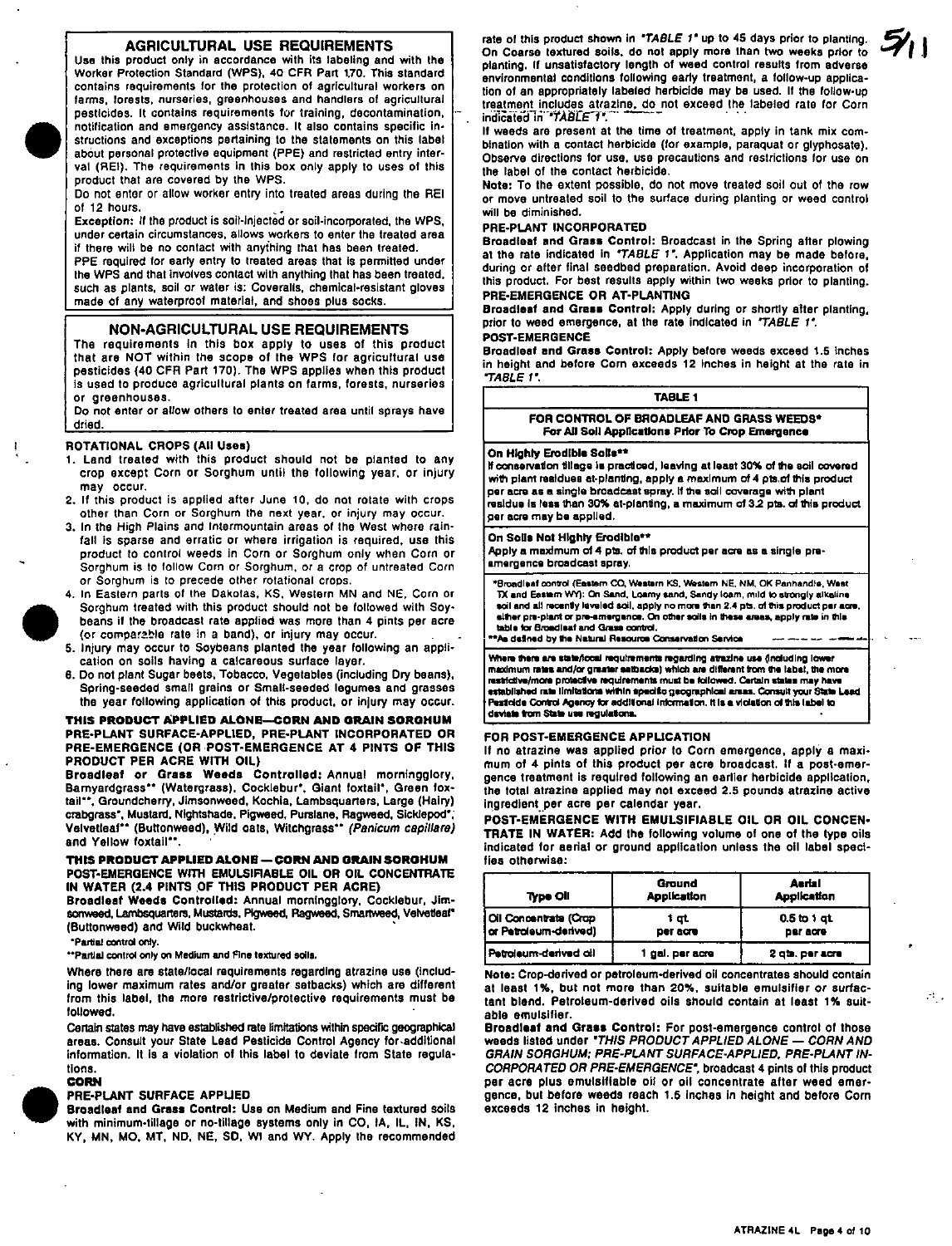Broadleaf Control: For post-emergence control of those weeds listed under 'THIS PRODUCT APPLIED ALONE - CORN AND GRAIN SORGHUM; POST-EMERGENCE WITH EMULSIFIABLE OIL OR OIL CONCENTRA TE IN WATER-, broadcast 2.4 pints of this product per acre pius emulsifiable oil or oil concentrate belore Lambsquarters and Pigweed reach 6 Inches in height and before all other weeds reach 4 inches in height. A cultivation



 $\mathfrak{g}$ 

Use Precautions and Restrictions for Applications of This Product Plus Emulsifiable Oil or Oil Concentrate in Water to Corn 1. 00 not use oils in sprays when treating Inbred lines or any breeding stock, as injury may occur.

- 2. Adding other insecticides, herbicides, liquid fertilizers or other materials is nol recommended with this product and emulsifiable oil in water because they cause compatibility' problems or crop injury.
- 3. Store and handle emulsifiable oil carefully. Oil contaminated with even a small amount of water may not emulsify properly when added to the tank.
- 4. 00 not use oil in sprays containing this product when Corn is under stress from prolonged cold, wet weather, poor fertility or other factors or when Corn is wet and succulent Irom recent rainlall, as crop injury may occur.
- 5. Do not exceed 2.5 pounds of active ingredient (5 pints of this product) per acre per calendar year.
- 6. Post-emergence application to Corn must be made before Corn exceeds 12 Inches in heigh!.

# TANK MIXTURE WITH THIS PRODUCT FOR CORN

This product may be tank-mixed with these herbicides for control of certain Broadleaf and Grass weeds in Corn:

| alachlor              |
|-----------------------|
| alachior + glyphosate |
| atachior + paraquat   |
| paraquat              |
| givphosate            |
| simazine              |
| simazine + paraquat   |
| butylate 6.7E         |
|                       |

atraz<br>
total<br>
per<br>
ucts<br>
tal p<br>
rate<br>
Note<br>
use<br>
use Use tank mix directions appearing on the labels of the above herbicides when tank-mixing with this product. Observe all precautions and limitations on labeling of products used in a particular lank mix. When tank·mixing or sequentially applying alrazine or products containing alrazine 10 Corn. do not exceed an application rate 01 2 pounds atrazine active ingredient per acre for any single application. and the tolal pounds of atrazine applied must not exceed 2.5 pounds per acre per year. When tank·mixing or sequentially applying atrazine or prod· ucts containing atrazine to crops other than Corn or Sorghum, the 10 tal pounds of atrazine (Ibs a.i./A) must not exceed the specific seasonal rate limits as noted in the use directions.

Note: When the labels 01 the above herbicides refer to Atrazine 80W. use equivalent rates of this product. One pound of Alrazine 80W equals 1.6 pints of this product.

THIS PRODUCT PLUS SIMAZINE 4L OR SIMAZINE 90DF<br>In addition to the weeds listed under *"THIS PRODUCT APPLIED ALONE* CORN AND GRAIN SORGHUM; PRE-PLANT SURFACE-APPLIED, PRE-PLANT INCORPORA TED OR PRE-EMERGENCE' and 'THIS PROOUCT APPLIED ALONE - CORN AND GRAIN SORGHUM; POST-EMERGENCE WITH EMULSIFIABLE OIL OR OIL CONCENTRATE IN WATER", this combination also controls Carpetweed. Crabgrass and Fall panicum. Broadcast tank mix before planting, at-planting or after planting, but<br>before crop and weeds emerge, at rates in *"TABLE 2"*. Use the 1:1 ratio for control of most weeds. Use the 1:2 ratio for expected heavy infestations of Crabgrass and Fall panicum. Cultivate shallowly if weeds develop.

#### PRE-PLANT SURFACE APPLIED

Usa on Medium and Fine textured soils with minimum-tillage or no· tillage systems only in CO, IA, IL, IN, KS, KY, MN, MO, MT, ND, NE, SD. WI and WV. Apply the recommended rate of this product and slmazine shown in "TABLE 2" up to 45 days prior to planting. Refer to *"THIS PRODUCT ALONE"* section for information if weeds should develop following the early treatment. On Coarse textured soils, do not apply more than 2 weeks prior to planting. Refer to "THIS PRODUCT APPLIED ALONE — PRE-PLANT SURFACE APPLIED" section of the Corn label for additional details.

If weeds are present at time of treatment, apply in a tank mix combination with a contact herbicide (for example, paraquat or glyphosate). Ob· serve directions for use, precautions and restrictions on the label of the contact herbicide.

Note: To the extent possible, do not move treated soil out of the row or move untreated soil to the surface during planting, or weed control will be diminished.

#### PRE-PLANT INCORPORATED

eont<br>
PRE<br>
App<br>
final<br>
appl<br>
PRE<br>
Appl<br>
eme Apply to the soil and incorporate in Spring before. during or after final seedbed preparation. Avoid deep incorporation. For best results, apply within two weeks prior to planting.

#### PRE-EMERGENCE

Apply during or shortly after planting, but before crop and weeds emerge.

| TANK MIXTURES WITH SIMAZINE 4L OR 90DF ON CORN                                                                                                                                                                |                                |                                             |                        |                                                |  |
|---------------------------------------------------------------------------------------------------------------------------------------------------------------------------------------------------------------|--------------------------------|---------------------------------------------|------------------------|------------------------------------------------|--|
|                                                                                                                                                                                                               | <b>BROADCAST RATE PER ACRE</b> |                                             |                        |                                                |  |
|                                                                                                                                                                                                               |                                | 1:1 Ratio*                                  | 1:2 Ratio**            |                                                |  |
| Soil Texture                                                                                                                                                                                                  | THIS .<br><b>PRODUCT</b>       | Simazine<br>4L or 90DF                      | <b>THIS</b><br>PRODUCT | Simazine<br>4L or 90DF                         |  |
| Sand, Loamy sand,<br>Sandy loam                                                                                                                                                                               | 2 pts.                         | 1.1 lbs. of<br>90DF or 2<br>pts. of 4L      | 1.32 pts.              | $1.5$ lbs. of<br>90DF or 2.6<br>pts. of 4L     |  |
| Loam. Silt Ioam. Silt.<br>Clay loam, Sandy clay<br>loam. Silty clay loam.<br>Sandy clay or Silty clay<br>with low organic matter                                                                              | 2.4 pts.                       | 1.33 bs. of<br>90DF<br>or 2.4 pts.<br>of 4L | $1.6$ pts.             | 1.B lbs. of<br>90DF or<br>$3.2$ pts.<br>of 41. |  |
| Loam. Silt loam. Silt,<br>Clay loam, Sandy clay<br>loam, Silty clay loam,<br>Sandy clay or Silty clay<br>with medium to high<br>organic matter and Clay<br>(including dark prairie<br>Isoils of the Com Belt) | 3 pts.                         | 1 6 ibs. of<br>90DF or 3<br>pts, of 4L      | 1.92 pts.              | $2.1$ lbs.<br>of 90DF or<br>3.84 pts.<br>of 4L |  |

TABLE 2

'For COftrOI of most weeds.

Ł

For control of expected heavy infestations of Crabgrass and Fall panlcum Refer to "CORN" sections of this label and to Simazine 4L or Simazine 90DF label for further directions, limitations and precautions.

#### THIS PRODUCT PLUS SIMAZINE 4L OR 90DF PLUS PARAQUAT For kill of existing vegetation and residual weed control where Corn will be planted directly into a cover crop. established sod or in previous crop residues, add this product and simazine to water in spray tank, agitating until thoroughly mixed. Then add paraquat and a non-ionic surfactant, such as Surf-Ac<sup>®</sup> 820. Continue agitation during application. Broadcast 2 10 4 pints of this product plus 1.1 to 2.2 pounds of Simazine 900F (or 2 to 4 pints of Simazine 4L or 1.25 to 2.5 pounds of Simazine 80W) plus a suitable amount of paraquat in 20 to SO gallons of waler per sprayed acre. Refer to the paraquat label for the appropriate rates to utilize in this tank mixture. Apply before, during or alter planting, but before Corn emerges. Add 0.5 pint 01 a non-ionic surfactant. such as Surf-Ac 820, per 100 gallons of spray mixture. Use the higher rate of paraquat specified on the label if existing vegetation is 4 to S inches tall. This mixture will not control weeds taller than 6 inches. Refer to paraquat and simazine labels for further limitations. use precautions and restrictions.

#### THIS PRODUCT PLUS SIMAZINE 4L, BOW OR 90DF PLUS GLYPHOSATE

Use as tank mixture for pre-emergence and post-emergence control of certain Broadleaf and Grass weeds where Corn will be planted directly into a cover crop, established sod or in previous crop residues. Refer to glyphosate label lor all directions, weeds controlled, use precautions, restrictions and limitations. In the absence of these tank mix instructions on generic labeling. follow the advice given below.

#### USE PRECAUTIONS AND RESTRICTIONS FOR ALL APPLICATIONS TO CORN

- 1. To avoid crop Injury and illegal residues, do not apply more than 2.5 pounds per acre of active ingredient (5 pints per acre of this product) per calendar year, with a maximum single application of 2.0 pounds per acre (4 pints per acre of this product) and 1.6 Ibs. a.i./A (3.2 pts. of this product/A) on highly erodible soils with  $<$ 30% soil cover with plant residues.
- 2. When tank-mixing or sequentially applying atrazine or products containing atrazlne to Corn, do not exceed an application rate of 2 pounds atrazine active ingredient per acre for any single application, and the total pounds of atrazine applied must not exceed 2.5 pounds per acre per year.
- 3. When tank-mixing or sequentially applying atrazine or products containing atrazine to crops other than Corn or Sorghum, the total pounds of atrazine (Ibs a.i./A) must not exceed the specific seasonal rate limits as noted in the use directions.
- 4. For best control of Velvetleaf and Cocklebur, the application rate cannot be less than 2 pounds per acre of active ingredient, either alone or in tank mix combinations.
- 5. Following harvest, plow (moldboard or disk-plow) and thoroughly till soil In Fall or Spring to minimize possible injury to Spring-seeded rotational crops, regardless of rate used.
- 6. For Field corn do not harvest for forage within 60 days of application. For Sweet corn, do not harvest forage within 45 days 01 application.

### SORGHUM AND SDRGHUM-SUDAN HYBRIDS (Grain and Forage Types)

### PRE-PLANT SURFACE APPLIED

Broadleaf and Grass Control: Use on Medium and Fine textured soils with minimum·tillage or no-lillage systems only in CO, lA, Il • IN, KS, KY. MN, MO, MT, NO, NE. SD, WI and WY. Apply the recommended rate of this product shown in "TABLE 3" up to 45 days prior to planting. If an unsatisfactory length of weed control results from adverse environmental conditions following early treatment, a follow-up application of an appropriately labeled herbicide may be used. If the follow-up treatment includes atrazine. do not exceed the labeled rate for Corn indicated in "TABLE 1".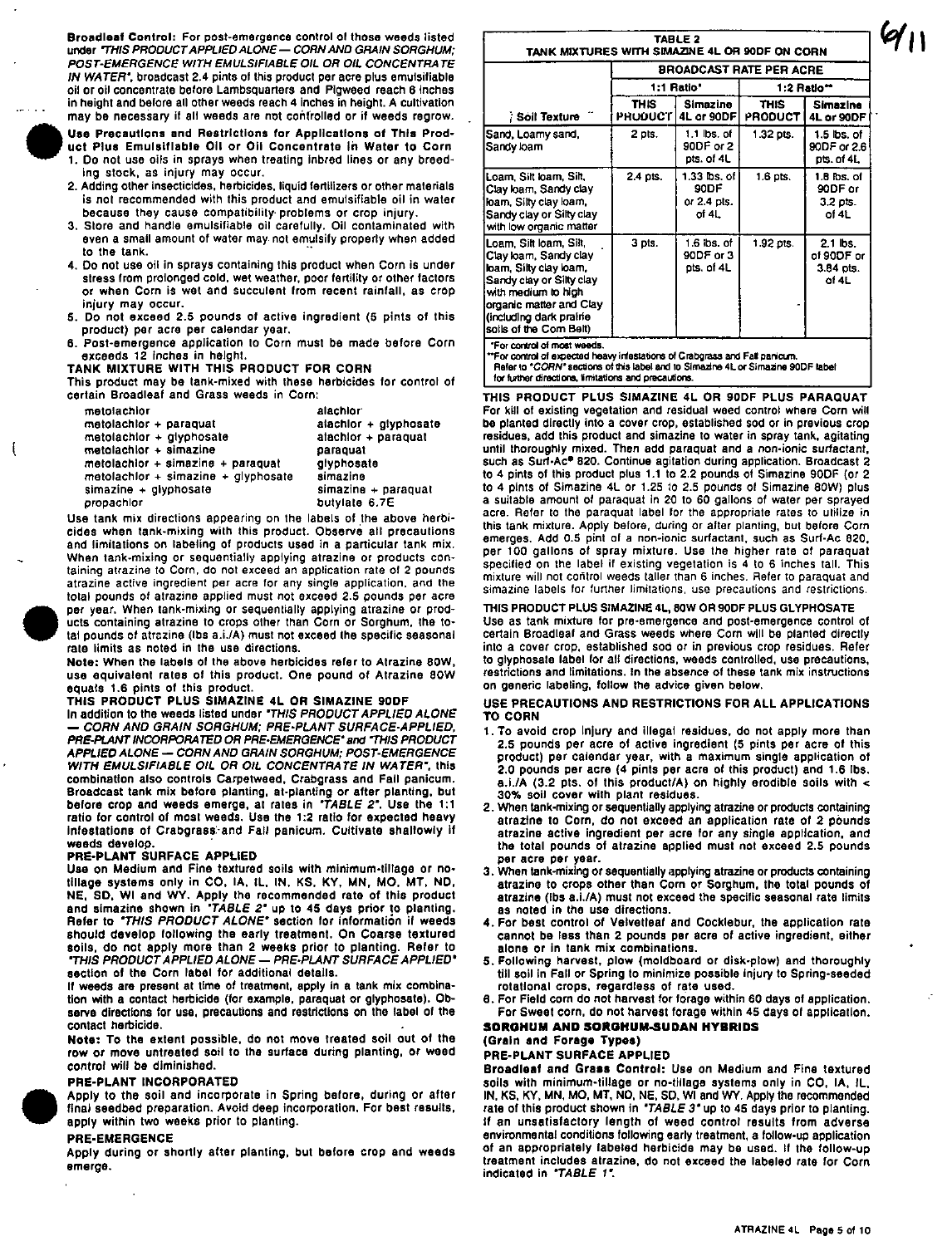Under dry conditions. irrigation after application is recommended to move this product into the soil.

If weeds are present at time of treatment, apply in a tank mix combination with a contact herbicide (lor example, paraquat or glyphosate). Observe directions for use, use precautions and restrictions on the label of the contact herbicide.  $\cdots$  ....... ,

Note: To the extent possible. do not move treated soli out of the row or move untreated soil to the surface during planting or weed control will be diminished.

#### PRE-PLANT INCORPORATED

Broadleaf and Grass Control: Broadcast in Spring after plowing at rate in "TABLE 3", Apply before. during or alter final seedbed preparation. If soil is tilled or worked after. application, avoid deep incorporation. For best results, apply within two weeks prior to planting. PRE-EMERGENCE OR AT-PLANTING

Broadleaf and Grass Control: Apply during or shortly after planting, but prior to weed or crop emergence at rate shown in "TABLE 3". PRE-EMERGENCE

Broadleaf and Grass Control: Apply at rate shown in "TABLE 3" before weeds exceed 1.5 inches in height and before Sorghum exceeds 12 Inches In height.

### TABLE 3

PRE·PLANT SURFACE, PRE-PLANT INCORPORATED AND PRE-EMERGENCE APPUCATIONS· (For Broadleaf and Grass Weed Control in Sorghum)

#### For All Soli Applications Prior to Crop Emergence

On Highly Erodible Solls\*1

 $\mathbf{I}$ 

 $\overline{\mathfrak{g}}$ 

If conservation tillage is practiced, leaving at least 30% of the soil covered with plant residues at-planting, apply a maximum of 4 pts. of this product per acre as a single broadcast spray.

If the soil coverage with plant residue is less than 30% at-planting, a maximum at 3.2 pts. of this product per acre may be applied.

On Solla Not Highly Erodible\*\*

Apply a maximum 01 4 pts. 01 this product per acre as a single preemergence broadcast spray.

Where there are state/local requirements regarding atrazine use (including lower maximum ratas and/or greater setbacks) which are different from this label, the more restrictive/protective requirements must be followed. Cartaln states may have established rata limitations within specific geographical areas. Consult your state lead Pesticide Control Agency for additional information. It is a violation of this label to deviate from state regulations.

°Do not apply pre-plant in AL, AR, RL, GA, LA, MS, NC, NM, OK, SC, TN or TX, Do not<br>apply pre-emargenca in NM, OK or TX, except in Northeast OK and the TX Gulf Coast and Blackland areas.<br>"As defined by the Natural Resource Conservation Service

### POST-EMERGENCE APPUCATION

If no atrazine was applied prior to Sorghum emergence. apply a maximum of 4 pints of this product per acre broadcast. If a post·emergence treatment is required following an earlier herbicide application, the total atrazine applied may not exceed 2.5 pounds atrazine active ingredient per acre per calendar year.

Note: Where there are statellocal requirements regarding atrazine use (including lower maximum rates andlor greater setbacks) which are different from the label, the more restrictive/protective requirements must be followed. Certain states may have established rate limitations within specific geographical areas. Consult your State lead Pesticide Control Agency for additional information. It is a violation of this label to deviate from State use regulations.

In case of planting failure, Corn or Sorghum may be replanted. 00 not make a second broadcast application, or Injury may occur. If originally applied In a band and Com or Sorghum is replanted In untreated row middles, this product may be applied in a band to the second planting, provided the maximum application rate of 2.5 pounds of active ingredient per acra of atrazine per calendar year is not exceeded. PRE-EMERGENCE

Broadleaf Weed Control in Furrow-Irrigated Bedded Sorghum (AZ and CA only): For pra-emergence control of Broadleat weeds, broadcast 1.6 to 2.4 pints of this product per acre after bed preparation. during or alter planting, but before Sorghum and weeds emerge and before the tirst furrow irrigation. Several irrigations should follow the application, making sure that all soil is thoroughly wet.

Use Precautions and Restrictions for Pre-emergence Applications of This Product to Furrow-Irrigated Bedded Sorghum Grown in AZ and CA

To avoid possible Sorghum injury, do not use on Sand or Loamy sand soils or on Sorghum planted in the furrow. Additionally, applications made to Sorghum growing on alkali soils or where cuts, fills or erosions have exposed calcareous or alkali subsoils may result in crop Injury. In case of crop failure, do not replant Sorghum for 8 months following application. Corn may be planted immediately.

#### POST-EMERGENCE

Broadleaf and Grass Control: Apply before weeds exceed 1.5 inches in height at the rate indicated in "TABLE 4". Application must be made to Sorghum before reaching 12 inches in height.

|                                                                                         | TABLE 4                                                 |                                                      |
|-----------------------------------------------------------------------------------------|---------------------------------------------------------|------------------------------------------------------|
| POST-EMERGENCE BROADLEAF AND<br><b>GRASS WEED CONTROL IN SORGHUM</b>                    |                                                         |                                                      |
| <b>Minimum Height</b><br>of Sorghum<br>at Treatment<br>Soil Texture                     |                                                         | <b>Broadcast Rate</b><br>Per Acre of<br>THIS PRODUCT |
| Sand or Loamy sand                                                                      | DO NOT USE                                              |                                                      |
| Sandy toam                                                                              | See directions for Broadleaf<br>and Weed control below. |                                                      |
| Silt loam to Sandy clay loams                                                           | Completely emerged                                      | 4 pts.                                               |
| Olton and Pullman clay soils                                                            | At least 6 inches high                                  | 4 pts.                                               |
| Silty day loams and heavier<br>soils                                                    | Completely emerged                                      | 4 pts.                                               |
| "For post-emergence applications, if there has been no previous soil application to the |                                                         |                                                      |

xications, if there has been no previous :<br>Is 4 pts. of this product per ecre. If there celendar ven

#### **POST-EMERGENCE**

Broadleaf Weed Control with This Product Plus Emulsifiable 011 or 011 Concentrate In Water: Broadcast 2.4 pints of this product per acre for control of Sroadleat weeds. Apply before Pigweed and Lambsquarters reach 6 inches in height and belare all other weeds reach 4 Inches in height. In CO, Western KS, NM, OK, TX and desert regions of AZ and CA, apply when Sorghum is 6 to 12 inches in height, but before it reaches 12 inches. In all other areas, apply after Sorghum reaches the 3-leaf stage. Add emulsifiable oil at a rate of 1 gallon per acre for ground applications and 0.5 gallon per acre for aerial applications or add 1 quart per acre of oil concentrate for ground applications. A cultivation may be necessary if all weeds are not controlled or if regrowth of weeds occurs.

For the list of weeds controlled, see "THIS PRODUCT APPLIED ALONE - CORN AND GRAIN SORGHUM: PRE·PLANT SURFACE-APPLIED, PRE-PLANT INCORPORA TEO OR PRE-EMERGENCE" and "THIS PRODUCT APPLIED ALONE - CORN AND GRAIN SORGHUM; POST-EMERGENCE WITH EMULSIFIABLE OIL OR OIL CONCENTRATE IN WATER"

Use Precautions\_and Restrictions for Applications of This Product Plus Emulsifiable Oil or Oil Concentrate in Water to Sorghum-See 'Use Precautions and Restrictions For Applications of This Product Plus Emulsifiable Oil in Water to Corn".

Broadleaf Weed Control with This Product Plus Surfactanl (CO, Western KS, NM, OK, TX and Desert regions of AZ and CA only): Broadcast 2.4 pints of this product plus 0.75 to 1.5 pints of surfactant per acre after Sorghum reaches 6 inches in height, but before weeds reach 1.5 inches in height. Apply only on Sandy loam and Fine textured soils.

#### USE PRECAUTIONS AND RESTRICTIONS FOR ALL APPLICATIONS TO SORGHUM

- 1. The maximum application rate for Sorghum is 2.5 pounds of active ingredient (5 pints of this product) per acre per calendar year, with a maximum single application rate of 2.0 Ibs. active ingredi· ent (4 pints of this product) and 1.6 ibs. a.i./A (3.2 pts./A) on highly erodible soils with < 30% soli cover with plant residues.
- 2. When tank·mixing or sequentially applying atrazine or products containing atrazlne to Sorghum, do not exceed an application rate 01 2 pounds atrazine active ingredient per acre lor any single application, and the total pounds of atrazine applied must not exceed 2.5 Ihs. per acre per year.
- 3. When tank-mixing or sequentially applying atrazine or products containing atrazlne to crops other than Corn or Sorghum, the total pounds of atrazine (Ibs a.I./A) must not exceed the specific seasonal rate limits as noted in the use directions.
- 4. Do not harvest for forage within 60 days 01 a pre·emergence application and 45 days of a post·emergent application.
- 5. For all soli applicatfons prior to crop emergence (except for preemergence use on bedded Sorghum in AZ and CA), do not apply to Coarse textured soils, I.e., Sand, loamy sand, Sandy loam or to Medium and Fine textured soils having less than 1% organic .matter, or injury may occur.
- 6. For post·emergence applications. do not apply to Sand or Loamy sand. or Injury may occur.
- 7. Heavy rains immediately following application tend to result in excessive concentrations of herbicide in seed furrow, resulting in possible crop injury. Applications to furrow-planted Sorghum should not be made until furrows are leveled (plowed·jn). Deep planter marks or seed furrows should also be leveled before application.
- 8. Application made to Sorghum growing under stress caused by minor element deficiency or to Sorghum growing on highly calcareous soils may result in crop injury.
- 9. Following harvest, plow (moldboard or disk·plow) and thoroughly till the soil in the Fall or Spring to minimize possible injury to rotational Spring-seeded crops, regardless of rate used.
- 10.lnjury may occur il both this herbicide, pra·plant surface, preplant incorporated or pre·emergence and an at·planting systemic insecticide applied in·furrow are used.

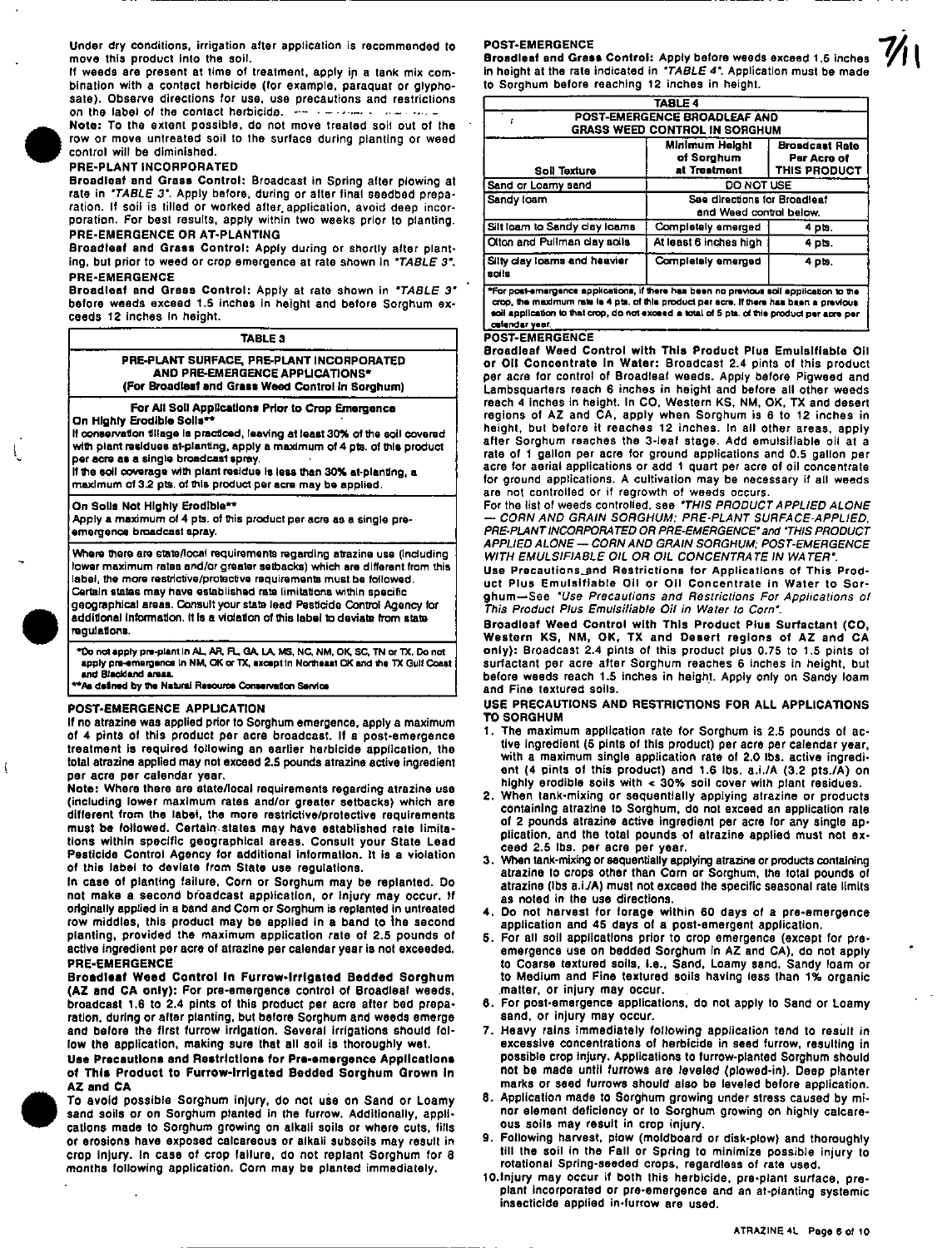#### TANK MIXTURES FOR GRAIN SORGHUM

Metolachlor: Use as tank mixture with metolachlor for control of those weeds listed on the metolachlor label, as well as on this label. Use this tank mixture only on Sorghum seed treated with Concep\* (cyometrinii). Refer to the metolachlor label for all directions, use precautions, restrictions and limitations.  $\sim$   $\sim$ 

|                                                                                   | TABLE 5                                                                    |                                                                    |  |
|-----------------------------------------------------------------------------------|----------------------------------------------------------------------------|--------------------------------------------------------------------|--|
|                                                                                   | THIS PRODUCT + metolachior - Grain Sorghum*                                |                                                                    |  |
|                                                                                   | Broadcast Rates Per Acre                                                   |                                                                    |  |
| Soil Texture                                                                      | Leas than 1.5%<br>organic matter<br><b>THIS PRODUCT**</b><br>+ metolachtor | 1.5% organic<br>matter or greater<br>THIS PRODUCT<br>+ metolachior |  |
| Coarse: Sand, Loamy sand,<br>Sandy loam                                           | DO NOT USE                                                                 | DO NOT USE                                                         |  |
| Medium: Loam silt, Silt Ioam                                                      | DO NOT USE                                                                 | 2.35 pts, of This<br>Product $+1.5$ pts.                           |  |
| Fine: Silty clay loam, Sandy<br>day loam, Silty day, Sandy<br>day Clay loam, Clay | 2.35 pts, of This<br>Product $+1.5$ pts.                                   | 2.9 to 3.25 pts.<br>of This Product<br>$+1.75$ to 2 pts.           |  |

\*Do not use in NM, OK or TX except in Northeast OK and the TX Gulf Coast areas. Do not apply pre-plant incorporated in AZ or the imperial Valley of CA.

"On highly erodible solls, as defined by the Natural Resource Conservation Service, if<br>conservation tillage is utilized (>30% plant residue), the maximum rate is 4 pts. per acre. If plant residue is <30%, the maximum rate is 3.2 pts. per acre. On solia not highly erodible, the maximum rate is 4 pts. per acre.

#### **Use Precautions and Restrictions:**

- 1. Applications of this product + metolachior on highly alkaline soils or on eroded areas where calcareous subsoils are exposed may cause Sorahum iniurv.
- 2. If Sorghum seed is not properly treated with cyometrinil, this product + metolachlor will severely injure the crop.
- 3. Under high soil moisture conditions prior to Sorghum emergence, injury may occur following the use of this product + metolachlor. The crop will normally outgrow this effect.
- 4. Do not use this product + metolachlor on Sorghum grown under dry mulch tillage, or injury may occur.

Rotational Crops: Refer to the crop rotation instructions on the metolachlor label for metolachlor + atrazine tank mixtures on Corn.

### **WINTER WEED CONTROL IN TX**

For post-emergence control of Winter weeds only, such as Annual thistle, Henbit and Seeding dock on Fall bedded land in the Gulf Coast and Blacklands of TX, apply 1.6 to 2 pints of this product per acre post-emergence to the weeds in November or December to land that will be planted to Corn, Forage sorghum or Grain sorghum the following Spring. For best results, add a suitable surfactant such as Surf-Ac 820 at the rate of 0.5% of the spray volume, an emulsifiable oil at the rate of 1.0% of the spray volume or an oil concentrate at the rate of 1 quart per acre.

Normal weed control programs may be used in the following: Corn, Forage sorghum or Grain sorghum crop.

Use Precaution and Restriction: Do not plant any crops except Corn, Forage sorghum or Grain sorghum the Spring following this treatment or illegal residues may result.

### CHEMICAL FALLOW - THIS PRODUCT ALONE

WHEAT - SORGHUM - FALLOW: This treatment controls annual Broadleaf and Grass weeds following Wheat harvest and in the following Sorghum crop when grown under minimum-tillage. Broadcast 4.5 pints of this product to Wheat stubble immediately following Wheat harvest. On soils in ND and SD with pH greater than 7.5, do not exceed 1.5 pounds active ingredient (3 pints of this product) per acre for any application. For soils with pH less than 7.5 in ND and SD, apply 1 to 2 pounds of active ingredient (2 to 4 pints of this product) per acre. Use the higher rate on Fine textured solls and where heavy weed infestations are expected. Use the lower rate on Coarse textured soils where light weed infestations are expected. Do not apply more than 2 pounds of active ingredient (4 pints of this product) per acre for any application. For all other locations do not apply more than 2.25 pounds a.i. (4.5 pints of this product) per acre for any application. If weeds are present at application, remove them with a sweep plow or other suitable implement after application or use an approved contact herbicide before or after application of this product. Plant Sorghum into Wheat stubble the following Spring with minimum disturbance of the soil. Use a surface planter or a planter leaving a shallow furrow. If weeds are present at-planting, remove them with a sweep plow or other suitable implement before planting.

For the list of weeds controlled, see "THIS PRODUCT APPLIED ALONE - CORN AND GRAIN SORGHUM; PRE-PLANT SURFACE-APPLIED, PRE-PLANT INCORPORATED OR PRE-EMERGENCE" and "THIS PRODUCT APPLIED ALONE - CORN AND GRAIN SORGHUM: POST-EMERGENCE WITH EMULSIFIABLE OIL OR OIL CONCENTRATE IN WATER".

Use Precautions and Restrictions:

- 1. Use only on Silt loam or Fine textured soil. 2. Wheat - Sorghum - Fallow cropping sequence must be followed.
- 3. Do not apply following Sorghum harvest.
- 4. Only one application is allowed per cycle for all chemical fallow applications.
- 5. To avoid illegal residues, do not graze or feed forage from treated area to livestock.
	- 6. To avoid illegal residues and crop injury, do not plant any crop other than those on this label within 18 months following treatmant.

WHEAT - CORN - FALLOW (CO, KS, ND, NE, SD, WY): This product controls Cheatgrass (Downy brome, Chess), Kochia, Mustard, Pigweed, Russian thistle, Wild lettuce, Wild sunflower and Volunteer wheat during period after Wheat harvest. Weed control may extend into following Corn crop grown under minimum-tillage.

On soils in ND and SD with pH greater than 7.5, do not exceed 1.5 pounds active ingredient (3 pints of this product) per acre for any application. For soils with pH less than 7.5 in ND and SD, apply 1 to 2 pounds of active ingredient (2 to 4 pints of this product) per acre. Use the higher rate on Fine textured soils and where heavy weed infestations are expected. Use the lower rate on Coarse textured soils where light weed infestations are expected. Do not apply more than 2 pounds of active ingredient (4 pints of this product) per acre for any application. For all other locations do not apply more than 2.25 pounds a.i. (4.5 pints of this product) per acre for any application. In the event Grasses are present the following Spring, use a grass herbicide registered for use on Corn.

Follow directions for use, and "Use Precautions and Restrictions" in the preceding "WHEAT - SORGHUM - FALLOW" section, substituting Corn for references to Sorghum.

Do not apply more than one application per cycle.

WHEAT - FALLOW - WHEAT (CO, KS, ND, NE, SD, WY): For preemergence control of Cheatgrass (Downy brome, Chess), Common lambsquarters, Field pennycress, Kochia, Mustard, Russian thistle, Wild lettuce and suppression of Volunteer wheat during fallow period of a Wheat - Fallow - Wheat rotation, broadcast 1 to 2 pints of this product per acre on all soils except those listed under "Use Precautions and Restrictions".

For control of Pigweed and Wild sunflower, use the higher rate. Apply to stubble ground. Treat only once during same fallow period.

For soils in ND and SD with a pH of 7.5 or greater, do not apply more than 1.5 lbs. active ingredient (3 pints of this product) per acre for any application. For soils in ND and SD with a pH of less than 7.5, do not apply more than 2 lbs. active ingredient (4 pints of this product) per acre for any application. For all other locations, do not apply mor ethan 2.25 lbs. active ingredient (4.5 pints of this product) per acre for any application.

Do not apply more than one application per cycle,

### TANK MIXTURES FOR CHEMICAL FALLOW

WHEAT - SORGHUM - FALLOW OR WHEAT - CORN - FALLOW (KS, NE)-This Product Plus Paraquat: If weeds are present at application, a tank mix with paraquat may be used. Broadcast 4.5 pints of this product plus a suitable amount of paraquat in 20 to 60 gallons of water per acre by ground equipment. Add 0.5 to 1 pint of a non-ionic surfactant, such as Surf-Ac 820, per 100 gallons of spray mixture. Add this product to spray tank first and thoroughly mix with water. Then add paraquat followed by surfactant. Use the higher rate of paraquat specified on the label if weeds are 4 to 6 inches tall. This mixture will not control weeds taller than 6 inches. Apply to stubble ground. Treat only once during same failow period. Refer to paraquat label for further directions, use precautions and restrictions and limitations.

Do not apply more than 2.25 ibs. active ingredient (4.5 pints of this product) per acre for any application.

Do not apply more than one application per cycle.

WHEAT - FALLOW - WHEAT (CO, KS, ND, NE, SD, WY)-This Product Plus Paraquat: If weeds are present at application, a tank mix with paraquat may be used. Broadcast 1 to 2 pints of this product plus a suitable amount of paraquat in 20 to 60 gallons of water per acre by ground equipment. Add 0.5 to 1 pint of a non-ionic surfactant, such as Surf-Ac 820, per 100 gallons of spray mixture. Add this product to spray tank first and thoroughly mix with water. Then add paraquat, followed by surfactant. Use the higher rate of paraquat specified on the label if weeds are 4 to 6 inches. Apply to stubble ground. Treat only once during same fallow period. Refer to paraquat label for further directions, use precautions and restrictions and limitations. If weeds are present at application and this product is used alone, use either an approved contact herbicide before or after treatment or tillage after treatment.

Use tillage to control weeds which escape during fallow period. Till before planting. For this product applied alone or in tank mixture with paraquat, plant at least 2 inches deep and 12 months or more after application.



f.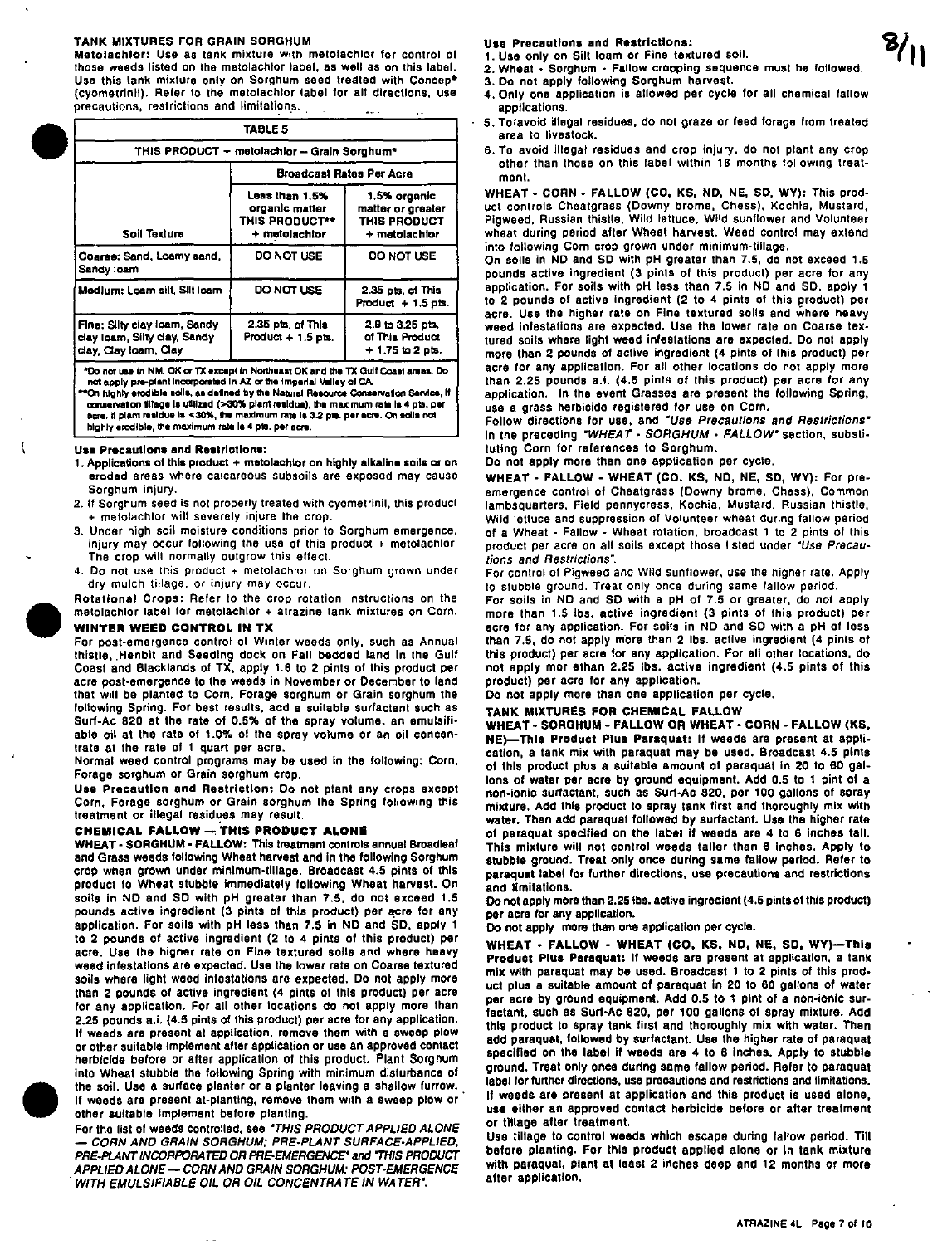For soils in NO and SO with a pH ot 7,5 or greater, do not apply more than 1.5 lbs. active ingredient (3 pints of this product) per acre for any application. For soils in NO and SO with a pH of less than 7.5, do nol apply more than 2 ibs. active Ingredient (4 pints of this product) per acre for any application. For all other locations, do .not apply more than 2.25 Ibs. active ingredient (4.5 pints of this product) per acre for any application.



- Use Precautions and Restrictions:
- 1. Only one application is allowed per cycle for all chemical fallow applications.
- 2. Do not use on sandy soil.
- 3. Do not treat eroded hillsides. caliche and rocky outcroppings or exposed calcareous subsoil.
- 4. Do not treat soils of the Rosebud and Canyon Series in Western NE and adjoining counties in CO and WY.
- 5,00 not treat soils with calcareous surface layers.
- 6. Avoid spray overlay.
- 7. Do not graze treated areas within 6 months after application or Illegal residues may resul!.

Aerlal Application: In order to assure that spray will be controllable within the target area when used according to label directions. make applications at a maximum height of 10 feet. using low drift nozzles at a maximum pressure of 40 psi. and restrict application to periods when wind speed does not exceed 10 mph. To assure that spray will not adversely affect adjacent sensitive non-target plants. apply this product alone by aircraft at a minimum upwind distance of 400 feet Irom sensitive plants.

#### ROADSIDES

 $\mathfrak{g}$ 

To control certain Annual weeds in established Perennial grasses along roadsides in CO, KS, MT, NE, ND, SD and WY, including Cheatgrass<br>(Downy brome, Chess), Common (annual) broomweed, Little barley, Medusahead, Sage wort and Tumble mustard. broadcast 2 pints 01 this product per acre in a minimum of 10 gallons of water by ground equipment in the Fall before ground freezes or after thawing in the Spring. but before the established grasses green-up and before weeds emerge. Examples 01 desirable established grasses include Big blueslem. Bluegrama. Bramegrass. Buffalograss. Crested whealgrass. Indiangrass. Litlle bluestem. Side·oats grama. Switchgrass and Western wheatgrass. Apply only once per year. Temporary discoloration or other forms of injury to the desirable Perennial grasses may occur following application.

USE PRECAUTIONS AND RESTRICTIONS

To avoid illegal residues:

- 1,00 not cut or feed roadside Grass hay.
- 2.00 not allow livestock to graze treated areas.
- $\bullet$ <sup>1</sup> 3. Do not apply more than 1 pound a.i./A (2 pints of this product/A) for any applicalion. Make only one application per year.

CONSERVATION RESERVE PROGRAM (CRP) (NE, OK, OR, TX) For control or suppression of the following weeds: Annual ragweed. Barnyardgrass. Black nightshade. Cheat. Cocklebur. Downy brome, Fall panicum, Field pennycress, Giant foxtail, Japanese brome. Kentucky bluegrass. Kochia. Lambsquarters, Little barley, Marestail, Pigweed. Prickly lettuce. Smooth brome. Sunllower and Yellow fox· tail, refer to the directions for use, "Notes" and "Use Precautions and Restrictions' below:

Pure stands of newly-seeded Big bluestem, Eastern gramagrass and Switchgrass: Use only on Loam, Silt loam, Silty clay loam, Clay loam and Silty clay solis with at least 1% organic matter.

Establishment: Broadcast 4 pints 01 this product per acre of this product pre-plant incorporated or pre-emergence at time 01 seeding and prior to emergence of weeds. Prepare a good, firm seedbed. Plant 0.5 inch deep with a grassland drill (preferred method) or a conventional drill. If a conventional drill is used on prepared seedbeds, remove all tension from the disk openers. For best results, cultipack or roll after planting.

aner planting.<br>Renovation of existing stands of Big bluestem and Switchgrass<br>planted on CRP acres: Broadcast 2 to 4 pints of this product per acra to existing stands 01 Big bluestem and Swltchgrass prior to the emergence 01 weeds. Use the low rate on soils containing from 1 to 2% organic matter. Use the high rate on soils with 2% or more organic matter.

#### Renovation of existing stands of the following Perennial range grasses planted on CRP acres: Bluegrama, Indiangrass, Little bluestem, Sand lovegrass. Side-oats grama and Western wheatgrass.

 $\bullet$ Broadcast 1 to 2 pints of this product per acre in the Spring prior to weed emergence or in the Fall before the ground freezes and prior to weed emergence after these species have been established lor at least one growing season for control or partial control of the weeds listed above. Use the lower rate for weeds controlled or suppressed easily. Use the higher rate on other weeds claimed in an eariler section of this label.

### Aerial Application: Make applications at a maximum height 01 10 feet above vegetation. Use low·drift nOzzles at a maximum pressure of 40 psi. Restrict application to periods when wind speed does not exceed 10 mph to control drift. To'assure that drift will not adversely affect adjacent sensitive non-target plants. apply this product by aircraft at a minimum upwind distance of 400 feet from sensitive

plants. Use 3 to 5 gallons per acre total water volume; use the higher water volume when a dense. heavy ground cover is present.

#### Use Precautions and Restrictions:

- 1. Do not cut or feed Grass hay to livestock.
- 2. Do not graze treated areas. 3. 00 not use seeds for bird food.
- 4. Do not dump or spill product or dispose of containers within reach of livestock.
- 5. Follow all applicable restrictions for the Conservation Reserve Program. \*\*\*
- 6. 00 not apply more than 2 pounds a.i.lA (4 pints of this producUA) for any application.
- 7. To avoid crop injury, make only one application per year.

Slight discoloration of desirable grasses may occur following treatment. Injury may be enhanced when used on neutral or alkaline soils.

### SEVERE DROUGHT CONDITIONS

Do not graze forage or cut forage for hay. Under severe drought conditions. the Conservation Reserve Program allows grazing and making of hay from CRP acres. as so specified by the local ASCS (Agricultural Siabilization & Conservation Service) ollice. This la· bel does not allow grazing or making 01 hay from CRP acres that have been treated with atrazine under any circumstances,

#### **SUGARCANE**

Generel Use Directions for All States: For control of many Broadleaf and Grass weeds. including Amaranths. Crabgrass. Fireweed. Flora's paintbrush. Foxtail. Junglerice and Wiregrass. broadcast 4 to 8 pints of this product per acre of this product at time of planting or ratooning, but before Sugarcane emerges.

Broadcast aerially in a minimum of 5 gallons of spray per acre or broadcast or band by ground equipment in a minimum of 20 gallons per acre. unless indicated otherwise. One additional application may be made over the Sugarcane as it emerges. and two additional appli· cations may be made interline after emergence. as directed spray. Repeat treatments. where needed. may be applied broadcast. band or interline as suggested with the final application being prior to "closein". Do not exceed the rate of herbicide suggested lor anyone crop of Sugarcane.

Note: Where high rates 01 this product are used alone, apply in a minimum 01 2 pints 01 waler for each 2 pints 01 this product ap· plied per acre.

Aerial Application: In order to assure that spray will be controllable within the target area when used according to label directions, make applications al a maximum height of 10 feet using low drift nozzles at a maximum pressure of 40 psi and restrict application to periods when wind speed does not exceed 10 mph. To assure that spray will not adversely affect adjacent sensitive non-target plants, apply this product alone by aircraft at a minimum upwind distance of 400 feet Irom sensitive plants. FLORIDA

For control of emerged Peilitory weed (Artillery weed). Apply 0.8 to 1.2 pints of this product per acre in 40 gallons of water per acre as a directed spray by ground equipment prior to "close-in". Add 4 pints of surfactant for each 50 gallons 01 spray and be sure weed loliage is thoroughly covered.

For control of Alexandergrass. Large crabgrass. Pellitory (Artillery) weed and Spiny amaranth. use one of the following methods at'planting or ratooning.

- 1. Apply 8 pints of this product per acre pre-emergence. Follow with 1 or 2 applications. as needed. post-emergence to Sugarcane and weeds. at 4 pints per acre. Treat before weeds exceed 1.5 inches in height.
- 2. Apply 1 to 3 times. as needed. at 4 pints of this product per acre post-emergence to Sugarcane and weeds. Treat before weeds exceed 1.5 inches in height.

#### LOUISIANA

For control of Annual weeds during the Summer fallow period. apply 4 pints per acre to weed·free beds immediately after bed formation. Follow normal weed control alter planting.

Use Precautions and Restrictions - To avoid crop injury:

- 1. 00 not apply more than 20 pints of this product per acre to any one crop 01 Sugarcane.
- 2.11 making 4 pints per acre application during Summer failow period. do not exceed 16 pints of this product per acre during remainder 01 the growing season or illegal residues may result.

#### **TEXAS**

Use this product for control of Barnyardgrass, Pigweed, Purslane and Sunflower in plant or Ratoon sugarcane.

Apply B pints of this product per acre 01 this product pre-emergence. Follow with 1 or 2 applications, as needed. at 6 pints of this product per acre post-emergence to Sugarcane and weeds,

For best results, when weeds are emerged, add a non-ionic surfactant, such as Surf·Ac 820. at a concentration of 4 pints of this product per 100 gallons to the spray and apply belore weeds exceed 1.5 inches in height.

#### USE PRECAUTIONS AND RESTRICTIONS FOR ALL STATES AND USES

- 1. Do not apply this product after "close-in",
- 2. Do not apply more than 4 pounds a,i./A (8 pints of this product/A) for any application. 00 not apply more than 10 pounds a.i.IA (20 pints of this product/A) per crop.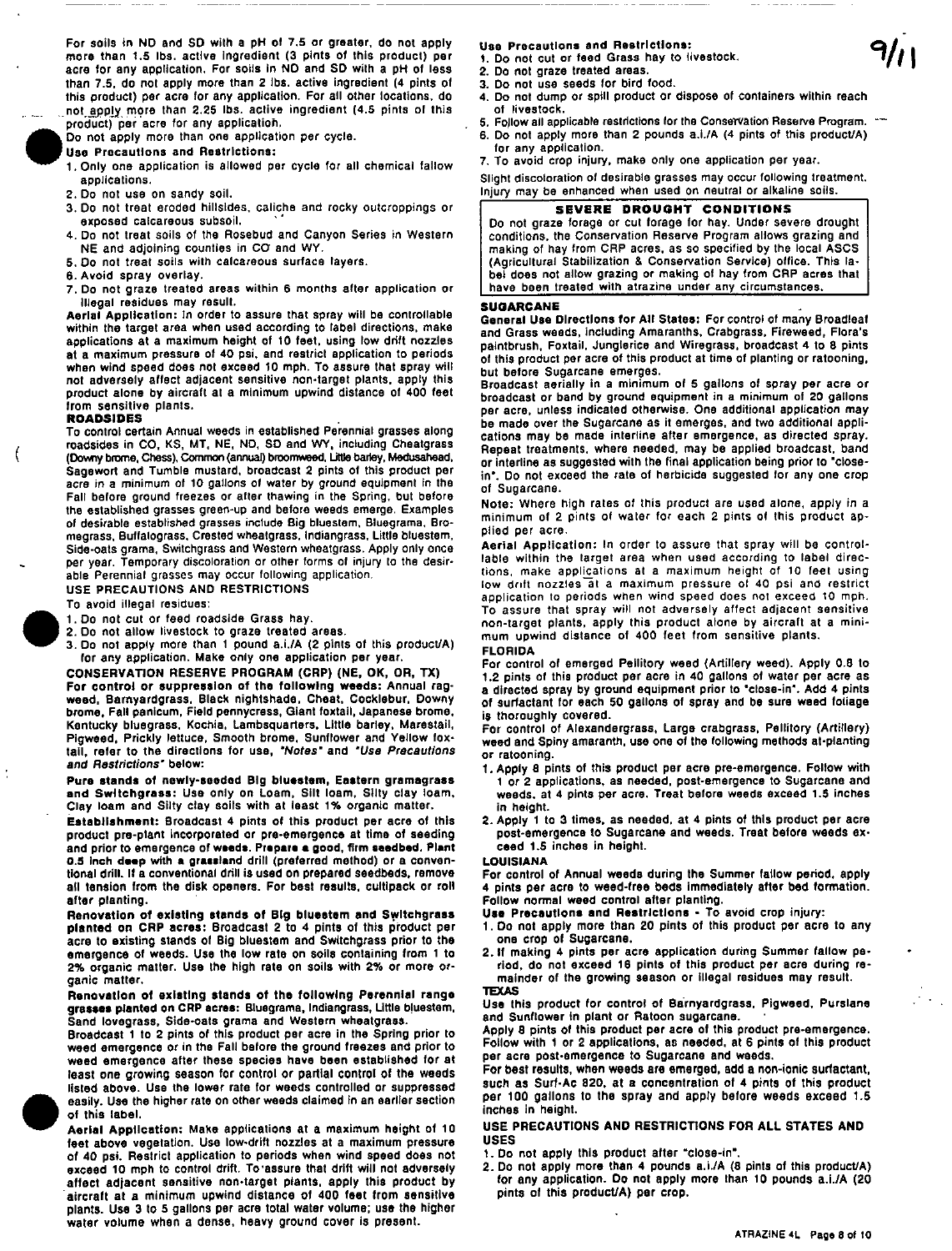3. Injury to Sugarcane may occur when under moisture stress, when soil is of low absorptive capacity or when land is first cropped to Sugarcane.

For specific weed problems, the following may be used. Other rata and application timings may be used lor other weed spectrums and cultural practices, provided they are within the preceding "General Use Directions for All States<sup>\*</sup> and are consistent with the *"Use Pre-*<br>cautions and Restrictions for All States and Uses".

### CONIFERS

(

Euse Directions for All States' and are consistent with<br>Cautions and Restrictions for All States and Uses',<br>CONIFERS<br>For control of annual Broadleaf and Grass weeds pri<br>ing, after transplanting or in established Conifers ( For control at annual Sreadleaf and Grass weeds prior to transplant· ing. after transplanting or in established Conifers (including Austrian pine, Bishop pine. Blue spruce, Douglas fir, Grand fir, Jeffrey pine. Knobcone pine, Loblolly pine (Shore pine), Lodgepole pine. Monterey pine, Noble fir, Ponderosa pine, Scotch pine, Sitka spruce, Slash pine. and White fir): Broadcast 4 to 8 pints of this product in a minimum of 5 gallons of water per acre by air or 10 gallons by ground before weeds are 1.5 inches tall. Apply to established trees between Fall and early Spring while trees are dormant. For new transplants, apply during or soon after transplanting. For applications prior to transplanting. allow sufficient precipitation to activate this product before transplanting.

In areas where Spring and Summer rainfall is inadequate to activate this product, apply during Fall prior to Spring transplanting.

For the list of weeds controlled, see "THIS PRODUCT APPLIED ALONE" - CORN AND GRAIN SORGHUM; PRE·PLANT SURFACE·APPLlEO, PRE·PLANT INCORPORA TED OR PRE·EMERGENCE' and 'THIS PRODUCT APPLIED ALONE - CORN AND GRAIN SORGHUM: POST-EMERGENCE WITH EMULSIFIABLE OIL OR OIL CONCENTRATE IN WATER\*

Quackgrasa Control: Broadcast 8 pints of this product in a minimum of 5 gallons of water per acre by air or 10 gallons by ground between Fall and early Spring while trees are dormant and before Quackgrass is more than 1.5 inches tall.

### Usa Precautions and Restrictions:

- 1. In areas West of the Rocky Mountains (except the Great Basin), grazing may begin 7 months after a Fall application or 3 months alter a Winter or Spring application.
- 2. To prevent illegal residues. do not graze treated areas of the Great Basin or areas East of the Rocky Mountains.
- 3. Temporary injury to trees may occur following use of this product on Coarse textured soil.
- 4. To avoid crop injury, do not apply to seedbeds.
- 5. Apply only once per year.
- 6. Do not apply more than 4 ibs. a.i. (8 pints of this product) per year.
- 7. Do not apply more than 4 lbs. a.i. (8 pints of this product) per acre for any application.

Aerial Application: In order to assure that spray will be controllable within the target area when used according to label directions, make applications at a maximum height 01 10 feet above vegetation, unless a greater height is required for aircraft salety, using low drift nozzles at a maximum pressure of 40 psi, and restrict application to periods when wind speed does not exceed 10 mph. To assure that spray will not adversely allect adjacent sensitive non·target plants, apply this product by aircraft at a minimum upwind distance of 400 feet Irom sensitive plants.

#### ST, AUGUSTINE GRASS, CENTIPEOeGRASS ANO DORMANT **EERMUDAGRASS**

This product controls Annual bluegrass, Florida betony, Spurweed and many other weeds In home lawn, ornamental and recreational turf and highway rlghts·of·way. This product may be applied with any pump·up or compressed air type sprayer or with a hose·on type sprayer.

This product will control BOTH emerged weeds and weeds from seeds. Rain or watering within 2' to 3 days of application may decrease the effectiveness on emerged weeds. However, lor control of weeds from seeds, rainfall or watering is necessary within 7 to 10 days after treatment. For weed control in rights-of·way do not appty more than 2 pints of this product per acre per year. Do nol'appty more than one application per year.

#### WEEDS CONTROLLED OR SUPPRESSED

Annual bluegrass (Poa Annua), ChiCkweed (Common and:Mouseear), Crabgrass, Cransbill, Cudweed, Dichondra, Florida betony, Henbit, Knotweed, Lespedeza, Moneywort. Mustard. Narrowteaf vetch, Parsley·piert. 5andspur, Smutgrass. Spurge, Spurweed. Swinecress, Woodsorrel and various Annual clovers.

### TIMING OF APPUCATION

The timing of applications to achieve maximum control may vary quite a bit with different weed species. The following application times are suggested for certain problem weeds.

Spurweed: Best control of Spurweed can be obtained by applying this product when Spurweed has emerged (December and January).

florida betony: This weed emerges in the Fall, so an application of this product in mid·to·late October followed with a second application

From a bettery: This weed enterpers in the Fan,<br>this product in mid-to-late February would give best control.<br>In mid-to-late February would give best control.<br>Dichondra, Moneywort: Best control of these we<br>by applying this in mid-to-late February would give best control.<br>Dichondra, Moneywort: Best control of these weeds can be obtained by applying this product in early April followed with a second application in July.

Applications for Spurweed or Florida betony generally will give control or suppression of the other weeds listed. However, as a general rule, this product will give the best control when applied to young tender weeds or just prior to weed emergence. Do not apply to growing Bermudagrass. Use Precautions and Restrictions: Do not apply within the active root zone of vegetables or desirable omamental plants such as Azaleas. Boxwoods, Camellias. etc. However, treatments using this product should not normally cause injury to medium or large shrubs or trees in the landscape. 00 not plant any crop (flower or vegetable gardens) to treated areas for 18 months or injury may result.

For weed control in Rights-of·way. do nol apply more than 2 pints of this product per acre per year. Do not apply more than one application.<br>per year.

#### ST. AUGUSTINE GRASS AND CENTIPEDEGRASSES

This product may be applied to established 51. Augustine grass and Centipede grasses during both the dormant and the growing season. Best results are usually obtained in the early Spring or dormant periods when weeds are small or have not emerged. Follow rates below.

### DORMANT BERMUDAGRASS

This product may be applied to Bermudagrass during the dormant season only. Applications to Bermudagrass during the growing season will cause injury. Follow rates below, except for residential uses, for which the maximum application rate is 1 lb. active ingredient per acre (0.6 11. oz. of this product per 1,000 sq. fl.).

### RATE OF APPUCATION

Determine the total area to be sprayed and base rate of application on the chart below. Avoid overlapping spray pattern while treating. Shake contents well before mixing.

| <b>Areas To Be Treated</b> | <b>Amount of THIS PRODUCT</b> |  |
|----------------------------|-------------------------------|--|
| $500$ sq. ft.              | $1.5$ thens.                  |  |
| 1,000 sq. ft.              | 3 thens. (1.5 fl. ozs.)       |  |
| $3,000$ sq. ft.            | 4.5 fl. czs.                  |  |
| 5.450 sq. ft.              | 8 fl. ozs.                    |  |
| 10,900 sq. ft. (0.25 acre) | 1 pt                          |  |
| 1 acre                     | 4 pts.                        |  |

#### TURFGRASSES FOR SOO (FL ONLY)

Centlpedegrass. St. Augustine grass and Zoyslagrass: Broadcast 4 to 8 pints of this product per acre according to soli texture to control those weeds listed under "THIS PRODUCT APPLIED ALONE - CORN AND GRAIN SORGHUM; PRE-PLANT SURFACE-APPLIED, PRE-PLANT INCOR-PORA TED OR PRE·EMERGENCE',

| Muck or                                       | $8$ pts.                                            | Old Beds: Within 2 days after lifting sod.         |
|-----------------------------------------------|-----------------------------------------------------|----------------------------------------------------|
| of this<br>Peat<br>product                    |                                                     | New Beds: 3 to 4 days after sprigging or plugging. |
| 4 pts.<br>Sandy<br>of this<br>Soil<br>product | Old Beds: Within 2 days after lifting sod.          |                                                    |
|                                               | New Beds: 7 to 10 days after sprigging or plugging. |                                                    |

If weeds regrow, apply an additional 4 pints of Ihls product per acre on Muck or Peat, or 2 pints at this product per acre on Sandy soil. Use Precautions and Restrictions - To avoid illegal residues and crop injury:

- 1. For Muck or Peat soils, do not apply more than 4 pounds a.i. (8 pints of this product) per acre for any application. 00 not apply more than 6 pounds a.i. (12 pints of this product) per year. For sandy SOil. do not apply more than 2 pounds a.i. (4 pints of this product) per acre for any application. Do not apply more than 3 pounds a.i. (6 pints of this product) per year. Do not apply more than 2 times per season.
- 2. Do not apply within 30 days prior to cutting or lifting.
- 3. Do not apply in combination with surfactants or other spray additives.
- 4. Use only on Turfgrass reasonably free of infestations of insects, nematodes and diseases.
- 5. On newly· sprigged Turfgrass. temporary slowing of growth may fol· low application.

#### TURFGRASS FOR FAIRWAYS, LAWNS, SOD PRODUCTION\* AND RESIDENTIAL SITES

"Except FL, see "TURFGRASSES FOR SOD (FL ONLY)" in preceding section.

#### **BERMUDAGRASS, CENTIPEDEGRASS, ST. AUGUSTINE GRASS AND** ZOYSIAGRASS

Apply this product after OCtober 1 betore emergence of Winter annual weeds tor control of Annual bluegrass. Burclover. carpet burweed. Chickweed, Com speedwell, Henbit. Hop clover and Spurweed. This product will control Annual bluegrass even if it is emerged 'at time of treatment. For control <sup>0</sup>' Summer annual weeds listed in the pre-emergence portion of the "THIS PRODUCT APPLIED ALONE - CORN AND GRAIN SORGHUM; PRE-PLANT SURFACE·APPlIED. PRE·PLANT INCORPORA TEO DR PRE·EMERGENCE' and 'THIS PRODUCT APPLIED ALONE - CORN AND GRAIN SORGHUM; POST-EMERGENCE WITH EMULSIFIABLE OIL OR OIL CONCENTRATE IN WATER" section of this label, also apply this product in late Winter before the weeds emerge. Apply in a minimum 01 15 gallons of water per acre Or 1 gallon per 1,000 square leet.

Where Annual bluegrass is the major weed, use 2 pints of this product per acre (22 milliliters or 0.75 fluid ounce per 1,000 square feet). Use 4 pints of this Product per acre (44 milliliters or 1.5 fluid ounces per 1.000 square feet) lor control of the other weeds named above. 00 not exceed 2 pints of this product per acre per treatment on newly·sprigged Turforass or on hybrid Bermudagrass such as Tiflawn, Tifway and Ormond. For continued Summer annual weed control, apply another 2 pints of